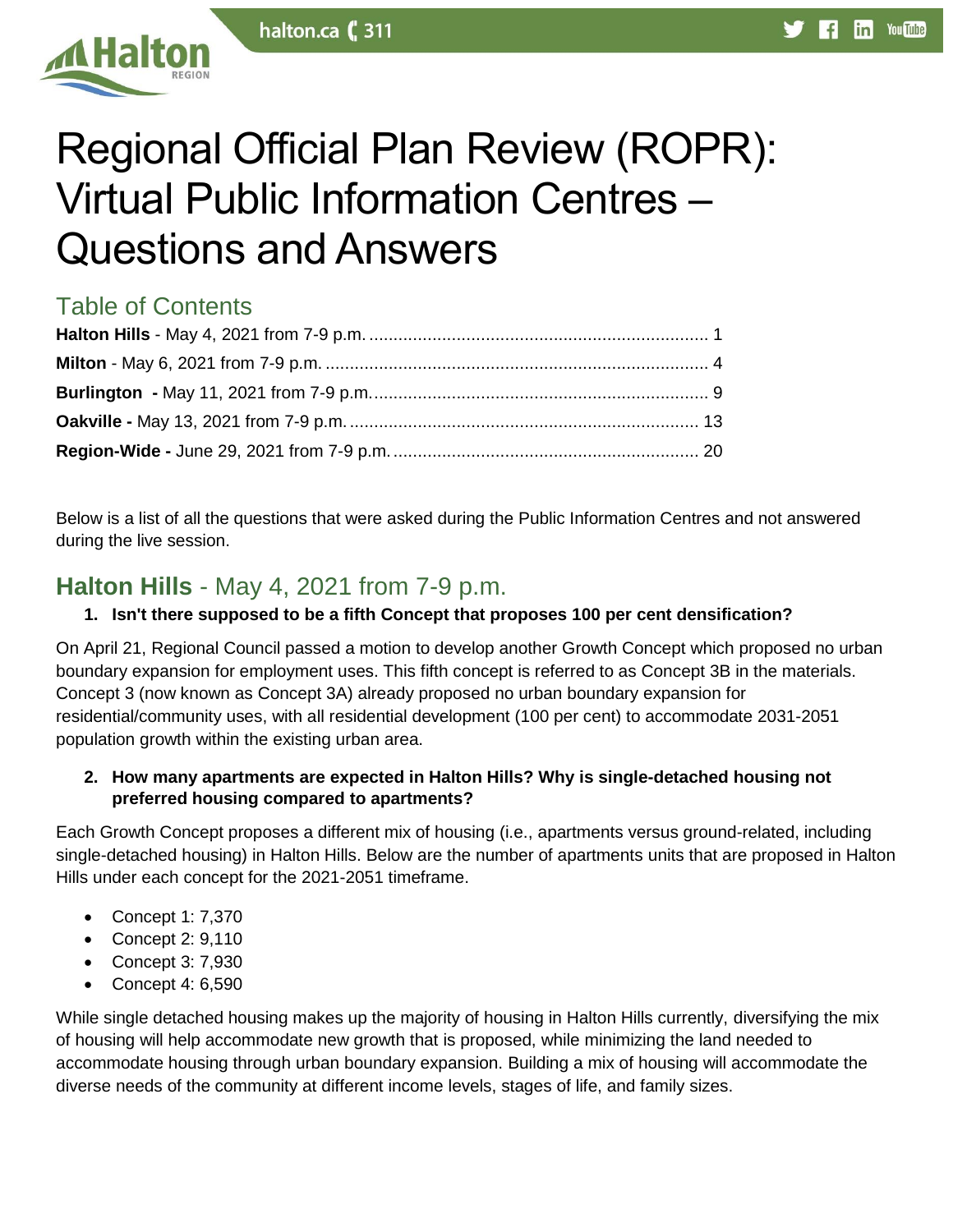**3. Did the greenhouse gas (GHG) emissions analysis include an analysis of the construction material emissions? Concrete and steel are very carbon intensive materials. Wood frame construction is very good from a GHG perspective. As well, single-family homes with lawns and trees offer the greatest opportunity for urban ecosystems with animals, insects, and a healthy canopy for carbon capture. Was this considered in the GHG analysis?**

No. As mentioned in the PIC, the focus was on new expected transportation trips and new building energy use. These are what are known as Scope 1 emissions and are in scope for a typical regional GHG inventory. Embodied carbon is Scope 3 and is typically out of scope for this analysis. Comprehensive GHG modelling will be completed in later phases of work as part of the development of the Preferred Growth Concept, but will not include Scope 3 emissions.

# **4. The definition of "greenbelt expansion"—is it expanding the greenbelt itself, or expanding within the greenbelt?**

"Greenfield expansion" refers to the conversion of undeveloped lands outside the urban areas into residential/employment areas. The "Provincial Greenbelt" is an area covered by the Provincial Greenbelt Plan, identifying lands which the Province is protecting from urban boundary expansion. More details can be found on the [Province's website.](https://ero.ontario.ca/notice/019-3136)

# **5. Did GHG stats incorporate carbon capture by trees if more green spaces are saved?**

No, not in this high level GHG analysis. The Comparative Greenhouse Gas Emissions Assessment was a high level emissions estimate for the different Growth Concepts and was calculated to determine expected emissions differences between them. The focus of the Comparative Greenhouse Gas Emissions Assessment was on new expected transportation trips and new building energy use.

# **6. Who determines the size of population growth and is there any discussion about this? How is the population growth allocated throughout the Region?**

The Provincial Growth Plan, 2019 provides employment and population forecasts to the year 2051 for municipalities. As mandated by the Provincial Government, Halton Region needs to plan for 1.1 million people and 500,000 jobs by the year 2051.

The Region has a responsibility to allocate population and job growth to the Local Municipalities that add up to the growth required from 2031-2051. Alternatives for the allocation of that growth are proposed through the five growth concepts. The next stage of the process involves the development of a Preferred Growth Concept, which will include the allocation of growth to the Local Municipalities.

# **7. Why can't the Region consider more cutting edge employment with robotics, technology, that don't require acres of warehousing space?**

All Growth Concepts have been developed with consideration of new employment trends in Halton Region and are premised on a shift of employment from the traditional Employment Land Employment category to the Major Office employment category focused on strategic mixed-use, transit-supportive growth nodes. However, there remains strong demand for Employment Land Employment uses in the region, including warehousing, which must be planned for in order to prevent their relocation outside the region. A sound growth strategy for the Region to 2051 should include land to accommodate these uses, but will also include opportunities for greater intensity of land use to ensure efficient use of land.

# **8. Why is there not a representative of the Indigenous community here this evening?**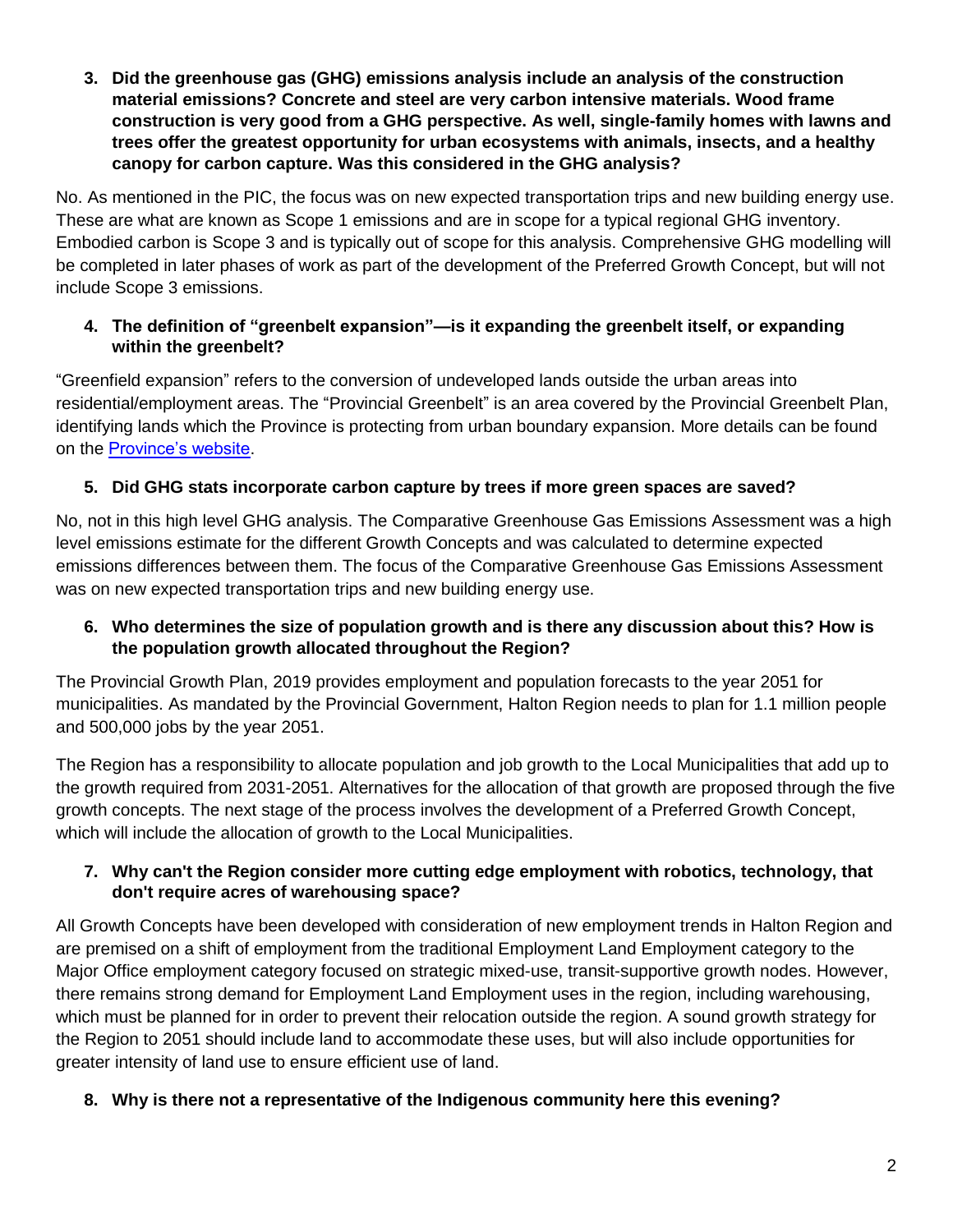As part of the Region's public consultation process for the Official Plan Review, Indigenous Communities surrounding Halton were invited to provide input as part of the process. This includes the Mississaugas of the Credit First Nation, Six Nations of the Grand River, the Haudenosaunee Confederacy Chiefs Council and the Métis Nation of Ontario, including the Credit River Métis Council. Halton will continue to actively engage Indigenous Communities as part of the Official Plan Review process.

# **9. What about mixed-use planning with residential, office, and retail? How is this taken into account?**

The Region understands that mixed use is an integral component of complete communities and all Growth Concepts have been developed with this in mind. Mixed-use developments have the potential to reduce autodependency, promote active transportation, walkability, and economic growth.

# **10. Can you share the contact details of the Indigenous leaders that have been included?**

The Region has contacted the Leadership from the following Indigenous Communities:

- Mississaugas of the Credit First Nation
- Six Nations of the Grand
- Haudenosaunee Confederacy Chiefs Council Métis Nation of Ontario, including the Credit River Métis Council

#### **11. Isn't it easier to implement community-wide green energy in new urban areas than infill in existing neighborhoods? If so, shouldn't Concept 4 score better than Concept 3 when it comes to energy conservation and building emissions?**

New multi-unit buildings are typically more energy efficient than new ground-oriented dwellings. As Growth Concept 3 primarily uses apartments as the housing form, the buildings emissions in this concept are lower than those in Growth Concept 4.

## **12. It would be very valuable to consult students of architecture, landscape architecture and urban design at various universities in Ontario for innovative solutions, such as the University of Toronto (architecture) or the University of Waterloo (architecture and urban planning). Thanks!**

Halton Region's community engagement initiatives as they relate to the Regional Official Plan Review and the development of Growth Concepts are open to all members of the public. Anyone interested in providing feedback can participate in the public consultation initiatives areas of study.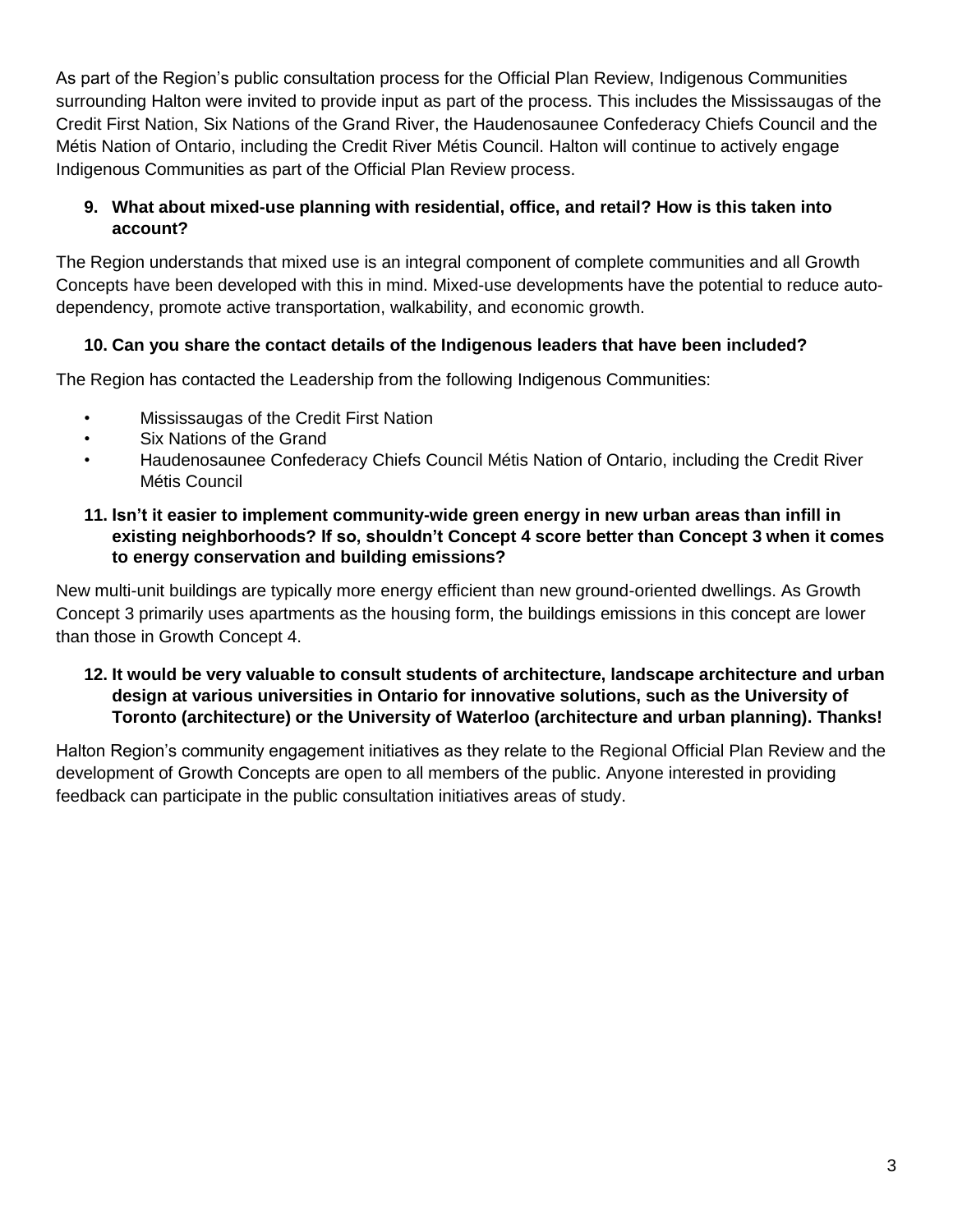# <span id="page-3-0"></span>**Milton** - May 6, 2021 from 7-9 p.m.

#### **13. What has been the historical absorption of apartment units in the Region? How many have been built for families? How is the Region during this period going to absorb the 85,000 to 118,000 apartments as currently proposed in the four options?**

Halton acknowledges that the mix of apartment growth is ambitious, but it is supported by policies set out in the Growth Plan that favour intensification, higher-density mixed-use development, such as Major Transit Station Areas (MTSAs) and Urban Growth Centres (UGCs) as well as reduced consumption of greenfield land.

Page 36 of the [IGMS Growth Concepts Discussion Paper](https://www.halton.ca/getmedia/da6cb968-16c4-45b6-a07b-f95a1427fa9d/Halton_IGMS_Growth_Concepts_Discussion_Paper-reduced.aspx) provides insight into the Region's historical and forecast apartment growth. An excerpt is provided below:

"The estimated 2021 housing mix in the Region is 80 per cent ground-related housing and 20 per cent apartment housing. Over the past decade, new housing in Halton has been about 30 per cent apartments which are about the same housing mix as a market-based demand would provide. To 2051, that market based forecast would shift the apartment share upward from the current 20 per cent of units to 24 per cent of units. Meeting the minimum Growth Plan intensification target of 50 per cent means a housing market shift such that about 48 per cent of new units in Halton would need to be apartments, which would shift the total 2051 housing mix to 32 per cent of all units in apartments. Concept 4 represents this market shift. Concepts 1, 2, and 3 by degree further embrace intensification and higher-density mixed-use development and would result in a range of 55 to 65 per cent of apartment units in the growth increment and at 2051 the total housing stock of the Region would be a range from 35 per cent to 40 per cent of all units in apartments."

[Appendix B](https://www.halton.ca/getmedia/f0114ac4-42d6-4e41-8f6f-d97c89db821f/Development_of_Growth_Concepts_reduced.aspx) of the IGMS [Growth Concepts Discussion Paper](https://www.halton.ca/getmedia/da6cb968-16c4-45b6-a07b-f95a1427fa9d/Halton_IGMS_Growth_Concepts_Discussion_Paper-reduced.aspx) also provides additional details on the apartment absorption by the Census period (see Table 5, Table 6, and Table 7).

#### **14. Will this quantum of one housing form represent a fundamental shift in housing choice? Will this strategy put our stable neighbourhoods at risk? Has any analysis been completed to assess whether this quantum of units and associated land uses such as schools and parks be provided in built up areas of the community?**

Each of the Growth Concepts models has a significant shift in the future housing mix towards apartments and away from ground-related housing. The Growth Concepts take into consideration intensification studies completed by the Local Municipalities, which identified areas in which to focus intensification while protecting stable neighbourhoods. Yes, consideration has been given to the number of parks, schools and other community services that will be needed arising from the identified future development (based on historical levels of service in the local municipalities) through the Fiscal Impact Analysis found in [Appendix F](https://www.halton.ca/getmedia/eb98ffef-b24d-4f75-b78a-d022ebaa98a0/Growth_Concepts_Technical_Assessment.aspx) of the IGMS [Growth Concepts Discussion Paper.](https://www.halton.ca/getmedia/da6cb968-16c4-45b6-a07b-f95a1427fa9d/Halton_IGMS_Growth_Concepts_Discussion_Paper-reduced.aspx)

#### **15. Can you provide more information, i.e., when was this GHG assessment performed, and is this Milton or Halton Region? What scopes?**

The Greenhouse Gas Emissions assessment was performed after Regional Council provided direction on April 21, 2021, to conduct an assessment of GHG emissions. This information has been added to the [ROPR Growth](https://www.halton.ca/The-Region/Regional-Planning/Regional-Official-Plan-(ROP)-(1)/Halton-s-Regional-Official-Plan-Review-(ROPR)/Regional-Official-Plan-Review-Growth-Concepts)  [Concepts webpage.](https://www.halton.ca/The-Region/Regional-Planning/Regional-Official-Plan-(ROP)-(1)/Halton-s-Regional-Official-Plan-Review-(ROPR)/Regional-Official-Plan-Review-Growth-Concepts)

The analysis was based on Halton Hills emission data from 2016 and scaled up for Halton Region. The results are considered high-level estimates and are not the result of rigorous modelling. See response for question 5 of the Halton Hills public information centre.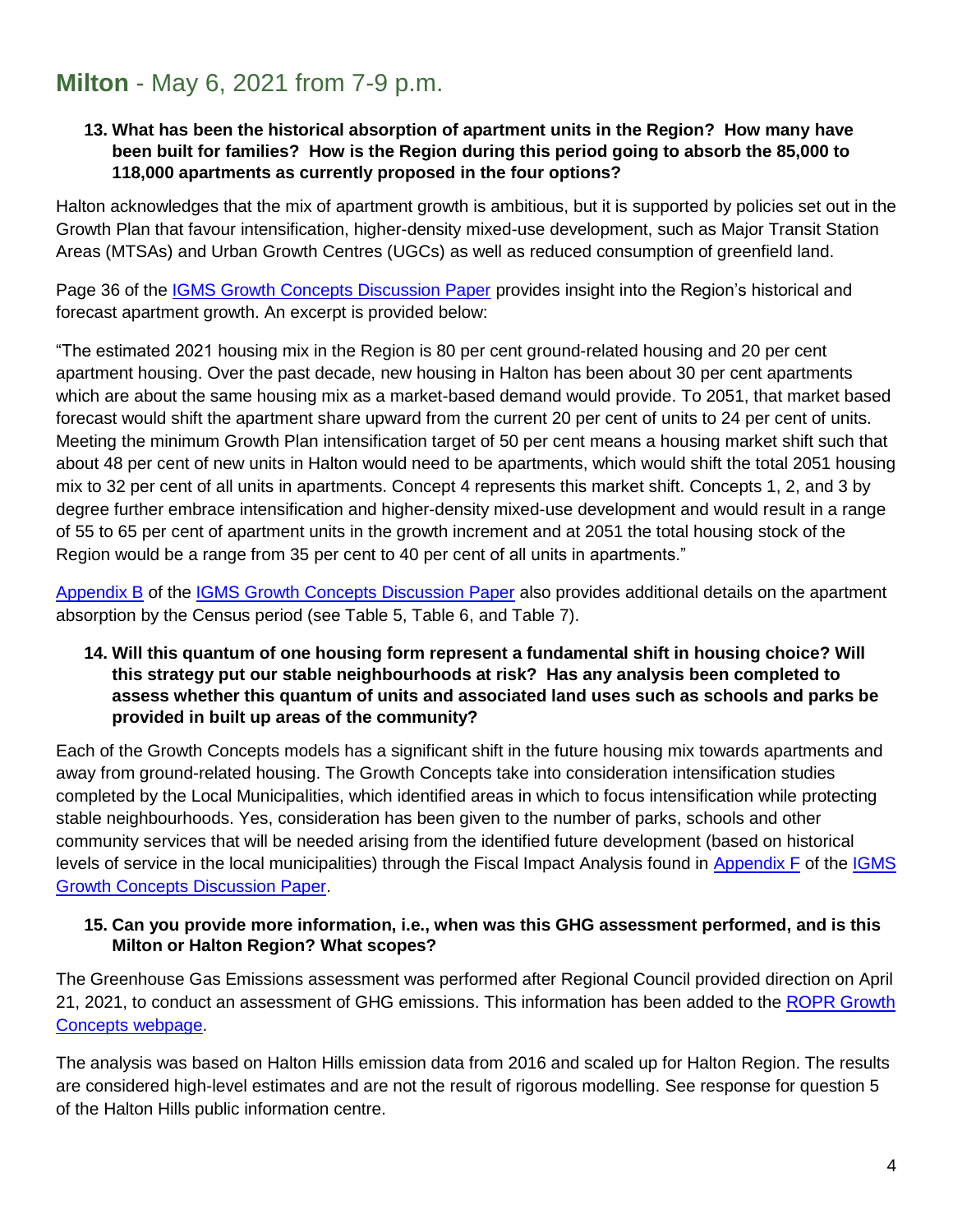# **16. Is the CN Milton Logistics Hub project going through?**

The proposed CN Logistics Hub is not part of the Regional Official Plan Review. For more information about the proposed CN Logistics Hub, please visit **[halton.ca/CN.](https://www.halton.ca/cn)**

# **17. Can you elaborate on what is meant by previously unseen employment shifts? What risk does that entail from a community planning perspective in terms of what would happen if it doesn't materialize?**

In the presentation, "employment shifts" referred to changes from one type of employment land use to another. Specifically, Concept 3B would require a much greater shift of employment from Employment Land Employment to Major Office Employment than has been seen historically in Halton Region, based on current employment trends.

# **18. Has the Provincial requirement of market-based analysis been considered in any of the Growth concepts?**

Yes, all Growth Concepts have been developed with consideration of market based demand. A formal Land Needs Assessment as required by the Province will be completed for the Preferred Growth Concept.

A detailed discussion of the Region's market based housing supply is provided in [Appendix B](https://www.halton.ca/getmedia/da6cb968-16c4-45b6-a07b-f95a1427fa9d/Halton_IGMS_Growth_Concepts_Discussion_Paper-reduced.aspx) of the IGMS [Growth Concepts Discussion Paper.](https://www.halton.ca/getmedia/da6cb968-16c4-45b6-a07b-f95a1427fa9d/Halton_IGMS_Growth_Concepts_Discussion_Paper-reduced.aspx)

# **19. What does the least protection for employment areas mean? Can you elaborate on what the employment conversions mean?**

Different amounts of employment land were considered for conversion under each Growth Concept. The phrase "least protection" is used in the context of Concept 3, which offers the least protection for existing designated employment areas, as it tests the greatest amount of employment land conversions and has the least amount of new employment Designated Greenfield Area.

Employment conversion refers to employment lands that would be converted to mixed use to permit nonemployment uses, such as residential, major retail, or mixed uses.

# **20. What is the area of prime agricultural land retained in each concept?**

Each concept proposes a different amount of urban expansion. The amount of prime agricultural land that would be retained in the White Belt (i.e., land outside the Greenbelt Plan and existing urban areas) under each concept is as follows:

- Concept 1: 5,350 ha
- Concept 2: 6,330 ha
- Concept 3A: 7,280 ha
- Concept 3B: 8,530 ha
- Concept 4: 4,870 ha

There is also a substantial amount of prime agriculture land being retained in the Greenbelt of more than 16,000 hectares.

# **21. What impact is there to the level of emissions if there is a shift to electric vehicles, which is anticipated to occur over the 2021-2051 time period?**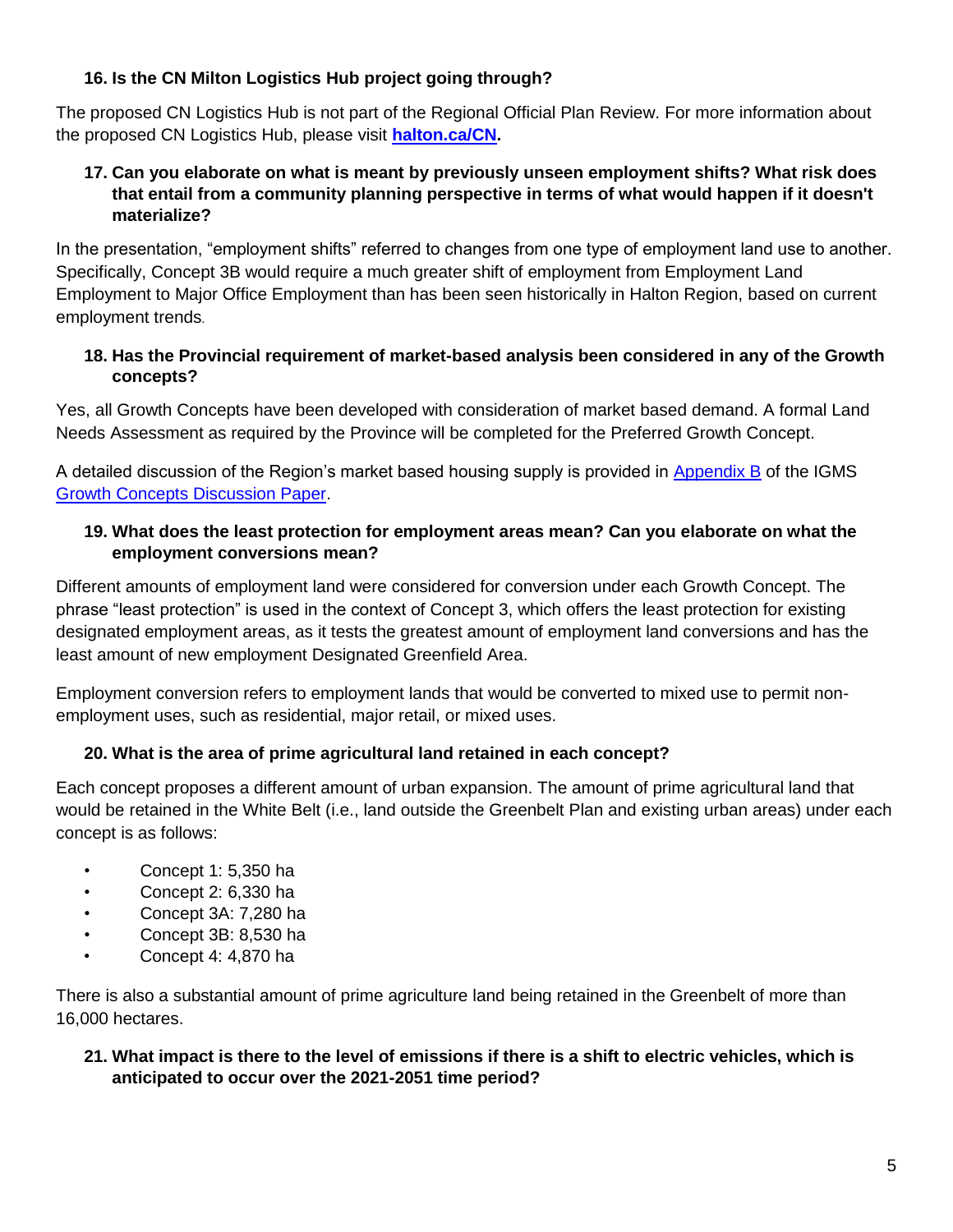Electric vehicle (EV) uptake reduces transportation emissions. It is assumed that EV uptake will increase steadily from now until 2030, during which EVs will account for 27 per cent of all new vehicle sales. The EV uptake increases to 100 per cent of new vehicles by 2051. This work preceded the federal announcement of 100 per cent by 2035.

## **22. Rain events are a big part of Climate Change and the more paved areas [the more] exacerbated the effect. Is this taken into account in the growth concepts?**

Rain events were not specifically considered as part of the Growth Concepts. However, the Growth Concepts were evaluated using an Evaluation Framework. The effects of climate change have been considered in establishing the measures in the Evaluation Framework. Measures specific to climate change adaptation and mitigation of greenhouse gas emissions are included.

# **23. Were anticipated changes to the Ontario Building Code (OBC) over the next 30 years factored into the GHG emission calculations?**

Potential changes to the Ontario Building Code (OBC) were not incorporated into the analysis. However, any OBC changes that have been confirmed will be incorporated into the GHG assessment for the Preferred Growth Concept.

## **24. How would the density increases in 3A and 3B particularly impact the ability to plan parks and amenities like recreational and cultural facilities and schools? Providing access to community outdoor passive greenspace has been very important in Milton planning to date.**

The amount of intensification (e.g., construction of high-density apartment units) identified in each Growth Concept has been informed by detailed work completed by the Local Municipalities. This includes planning for the servicing needs related to the planning of parks and local amenities such as recreation and cultural facilities and schools. That said, an increase in intensification may cause challenges when planning for parks and recreation services. The reduced availability of future parkland in existing built-up areas may require creative urban design solutions, such as strata parks, and providing recreation facilities in collaboration with private partners (e.g., developers, YMCA, etc.).

# **25. Does the economic evaluation take into consideration the evaluation of natural assets, the cost to engineer or build infrastructure to compensate for the loss of greenfield?**

Yes, this is outlined in the technical appendices of the [IGMS Growth Concepts Discussion Paper.](https://www.halton.ca/getmedia/da6cb968-16c4-45b6-a07b-f95a1427fa9d/Halton_IGMS_Growth_Concepts_Discussion_Paper-reduced.aspx) For example, the Transportation Analysis [\(Appendix D\)](https://www.halton.ca/getmedia/eb98ffef-b24d-4f75-b78a-d022ebaa98a0/Growth_Concepts_Technical_Assessment.aspx) and Water & Wastewater Analysis [\(Appendix E\)](https://www.halton.ca/getmedia/eb98ffef-b24d-4f75-b78a-d022ebaa98a0/Growth_Concepts_Technical_Assessment.aspx) included modelling of capital cost estimates based on the location of future growth proposed through the Growth Concepts. Other technical studies including the Agricultural Area Assessment [\(Appendix G\)](https://www.halton.ca/getmedia/2d5a124c-8a97-441b-9d26-0015a515c14d/Settlement_Area_Boundary_Expansion_Studies_reduced.aspx), Natural Heritage System, and Water Resources Assessment [\(Appendix H\)](https://www.halton.ca/getmedia/2d5a124c-8a97-441b-9d26-0015a515c14d/Settlement_Area_Boundary_Expansion_Studies_reduced.aspx) examined the potential impact of proposed settlement area boundary expansions tested through the four Growth Concepts.

# **26. Why were these Public Information Centres launched when the full overview of Option 3B is not publicly available? How does this help give that option a chance to be equally considered?**

Concept 3B shares many similarities with Concept 3A (known as Concept 3 in the [IGMS Growth Concepts](https://www.halton.ca/getmedia/da6cb968-16c4-45b6-a07b-f95a1427fa9d/Halton_IGMS_Growth_Concepts_Discussion_Paper-reduced.aspx)  [Discussion Paper](https://www.halton.ca/getmedia/da6cb968-16c4-45b6-a07b-f95a1427fa9d/Halton_IGMS_Growth_Concepts_Discussion_Paper-reduced.aspx) and therefore the analysis in the discussion paper is relevant to consideration of Concept 3B.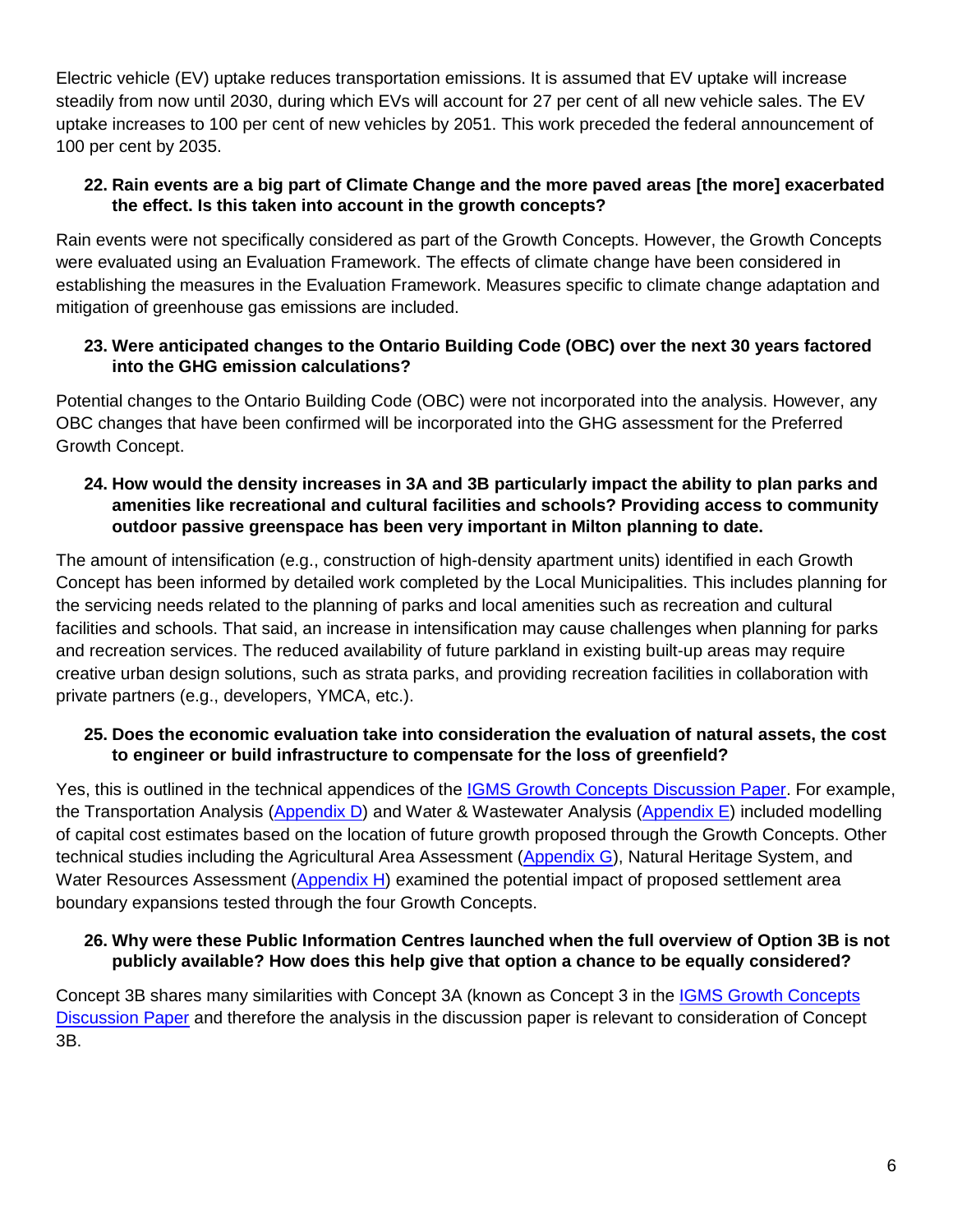Concept 3B differs from Concept 3A only in that it involves no urban boundary expansion for employment uses. [Report LPS45-21](https://edmweb.halton.ca/OnBaseAgendaOnline/Documents/ViewDocument/LPS45-21%20-%20Additional%20Info%20Growth%20Concepts%2C%20Integrated%20Growth%20Management%20Strateg.pdf?meetingId=4204&documentType=Agenda&itemId=119183&publishId=68918&isSection=false) provides an analysis of the implications of Concept 3B, and information was presented in the public information centre to assist the public in understanding those implications.

# **27. Why not a full emissions assessment to properly compare all growth concept options?**

The GHG emissions assessment was completed based on Council Direction that was provided on April 21, 2021. A full emissions assessment was not completed, but sufficient information was provided in order to compare the overall impact of each Growth Concept on GHG emissions.

A full GHG emissions assessment will be prepared for the Preferred Growth Concept. This is similar for other areas of analysis, such as agricultural impact, fiscal impact, and land needs assessment, in which a comparative analysis was provided for the Growth Concepts, but a full analysis will be provided at the Preferred Growth Concept stage.

# **28. Why do we need so much growth?**

The Provincial Growth Plan, 2019 provides employment and population forecasts to the year 2051 for municipalities. The Province has forecasted that Halton Region will grow to 1.1 million people and 500,000 jobs by the year 2051. In response, the Province requires the Region to plan for and accommodate that growth.

# **29. How will development impact the Indigenous population?**

Outreach to Indigenous Communities is part of the overall ROPR public engagement process. Input from these Communities will continue to be important and considered going forward.

# **30. Is it possible to have a chart showing historical intensification/densification over the last 30 years in Halton Region?**

[Appendix B](https://www.halton.ca/getmedia/f0114ac4-42d6-4e41-8f6f-d97c89db821f/Development_of_Growth_Concepts_reduced.aspx) of the [IGMS Growth Concepts Discussion Paper](https://www.halton.ca/getmedia/da6cb968-16c4-45b6-a07b-f95a1427fa9d/Halton_IGMS_Growth_Concepts_Discussion_Paper-reduced.aspx) describes the historical development across the Region dating back to 1991. As part of future reports related to the IGMS, information can be provided that shows the historical rates of intensification/densification.

## **31. Why do the GHG emissions not include the release of sequestered carbon/GHG equivalents when the land is taken out of agriculture and goes under the bulldozers/earth movers?**

This is a complex calculation that was not included in the high level comparative assessment of the Growth Concepts. The Comparative Greenhouse Gas Emissions Assessment was a high level emissions estimate for the different Growth Concepts and was calculated to determine expected emissions differences between them. The focus of the Comparative Greenhouse Gas Emissions Assessment was on new expected transportation trips and new building energy use. Carbon sequestration will be analyzed for the Greenhouse Gas Emissions Assessment for the Preferred Growth Concept.

## **32. Who is in charge of undertaking the GHG inventory here in Milton? Why hasn't this been mandated regionally? When can we expect Milton-specific numbers?**

For more information about whether a GHG inventory has been completed for the Town of Milton, please contact the Town's Planning Department at 905-878-7252, ext. 2398 or email [Milton Development Services.](https://forms.milton.ca/ContactUs/Planning-and-Development)

The GHG emissions modelling for the Preferred Growth Concept will be conducted at the scale of the region and will include data inputs covering all Local Municipalities in the region, including Milton.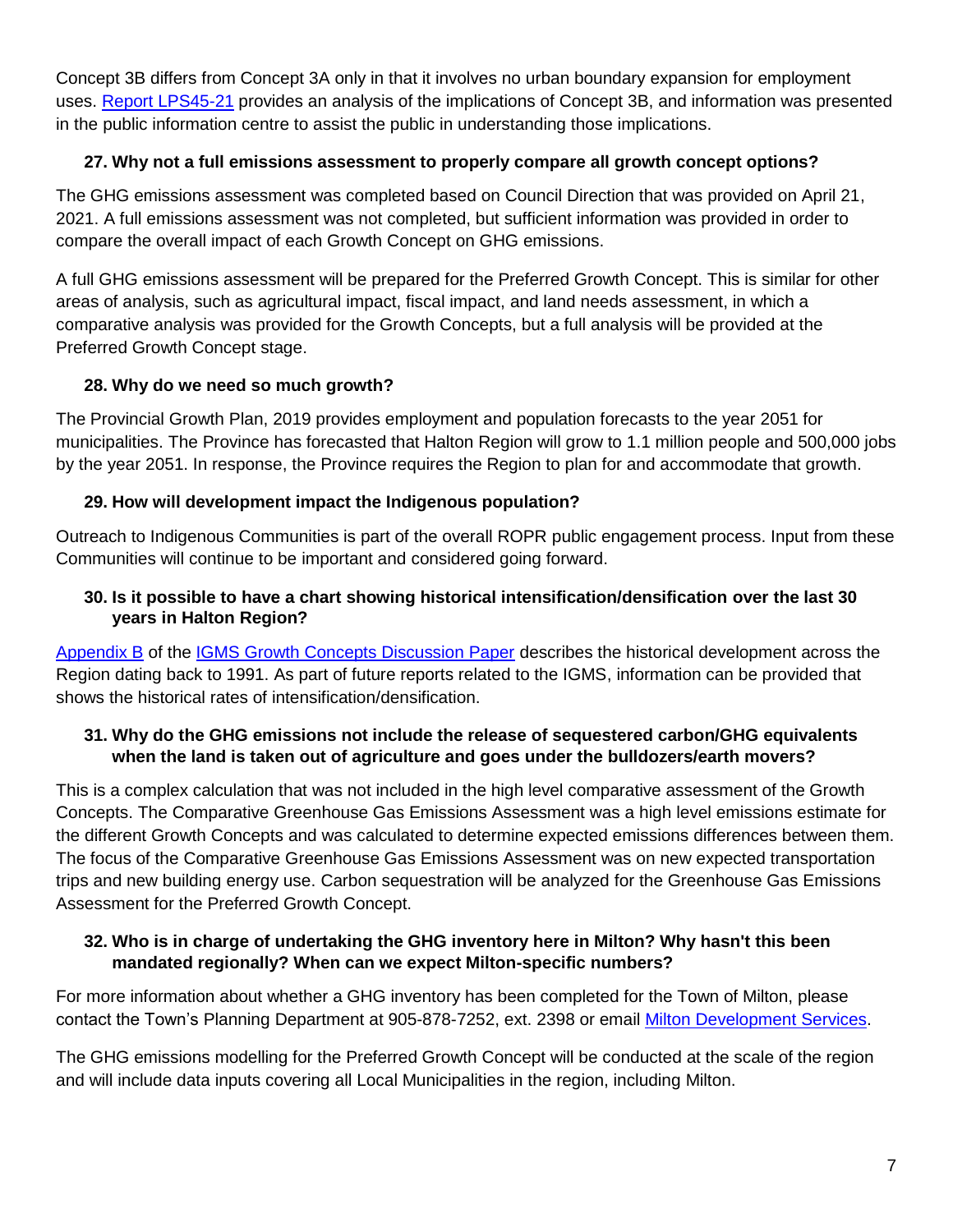# **33. Based on the GHG answer, is it correct to say that this would be Halton Region's first GHG emissions assessment?**

This was the first GHG emissions analysis completed that relates directly to the Growth Concepts and the Region will be doing a detailed GHG analysis on the Preferred Growth Concept. Corporately, the Region is partnering with the Halton Environmental Network to prepare a community Greenhouse Gas Emissions Inventory in addition to other climate change mitigation and adaptation activities that the Halton Environmental Network will undertake to support Halton Region.

# **34. How do we retain the same productive farmland and isn't this a significant requirement?**

The evaluation framework identifies the objective of protecting the integrity and minimizing the impact on the Agricultural land base system. This is done through a series of measures that includes retaining the largest amount of contiguous agricultural land possible, protecting and avoiding prime agricultural land to maintain the most productive and fertile soils for agriculture, and maximizing the amount of agricultural land to support the agricultural system.

All concepts except for 3B propose a settlement area boundary expansion that would impact productive farmland. Concepts 3A and 3B retain the largest amount of prime agricultural area contiguous to settlement areas and agricultural lands to support the agricultural system. For more details on the analysis completed, please refer to [Appendix G](https://www.halton.ca/getmedia/2d5a124c-8a97-441b-9d26-0015a515c14d/Settlement_Area_Boundary_Expansion_Studies_reduced.aspx) of the [IGMS Growth Concepts Discussion Paper.](https://www.halton.ca/getmedia/da6cb968-16c4-45b6-a07b-f95a1427fa9d/Halton_IGMS_Growth_Concepts_Discussion_Paper-reduced.aspx)

# **35. What impact does the new highway have on the current growth plans?**

While Regional Council has opposed the construction of the GTA West highway, if built it is a significant piece of infrastructure in the context of Halton's transportation network and the surrounding region. All Growth Concepts in this report reflect the Province's preferred location of the GTA West Corridor and the potential settlement boundary expansion areas for employment uses include areas adjacent to the proposed highway, as well as areas with proximity to Highways 401 and 407.

#### **36. We are owners of property (13 acres) at 14212 Derry Road. We support the re-designation of the lands for Business Park or similar commercial uses, not industrial uses. Would it be possible to use our land for building a place of worship?**

Detailed and/or site-specific land use designations are not determined at the level of the Regional Official Plan, but in the Local Municipal Official Plan and/or Secondary Plans, which are completed by the Local Municipalities. These plans must conform to the overall policies and mapping of the Regional Official Plan and are subject to Regional approval.

# **37. What is the current average density in Milton?**

Density rates vary across strategic growth areas and Designated Greenfield Areas in Milton. The current average densities for Community Areas in Milton are at or more than 65 residents and jobs per hectare.

# **38. How can a more intimate relationship with the land be fostered in the current design?**

The current Regional Official Plan identifies a concept of landscape permanence, meaning certain landscapes in Halton must be preserved permanently and this represents a fundamental value in land-use planning in Halton Region. This concept guides decisions and actions on proposed land use changes in the Region.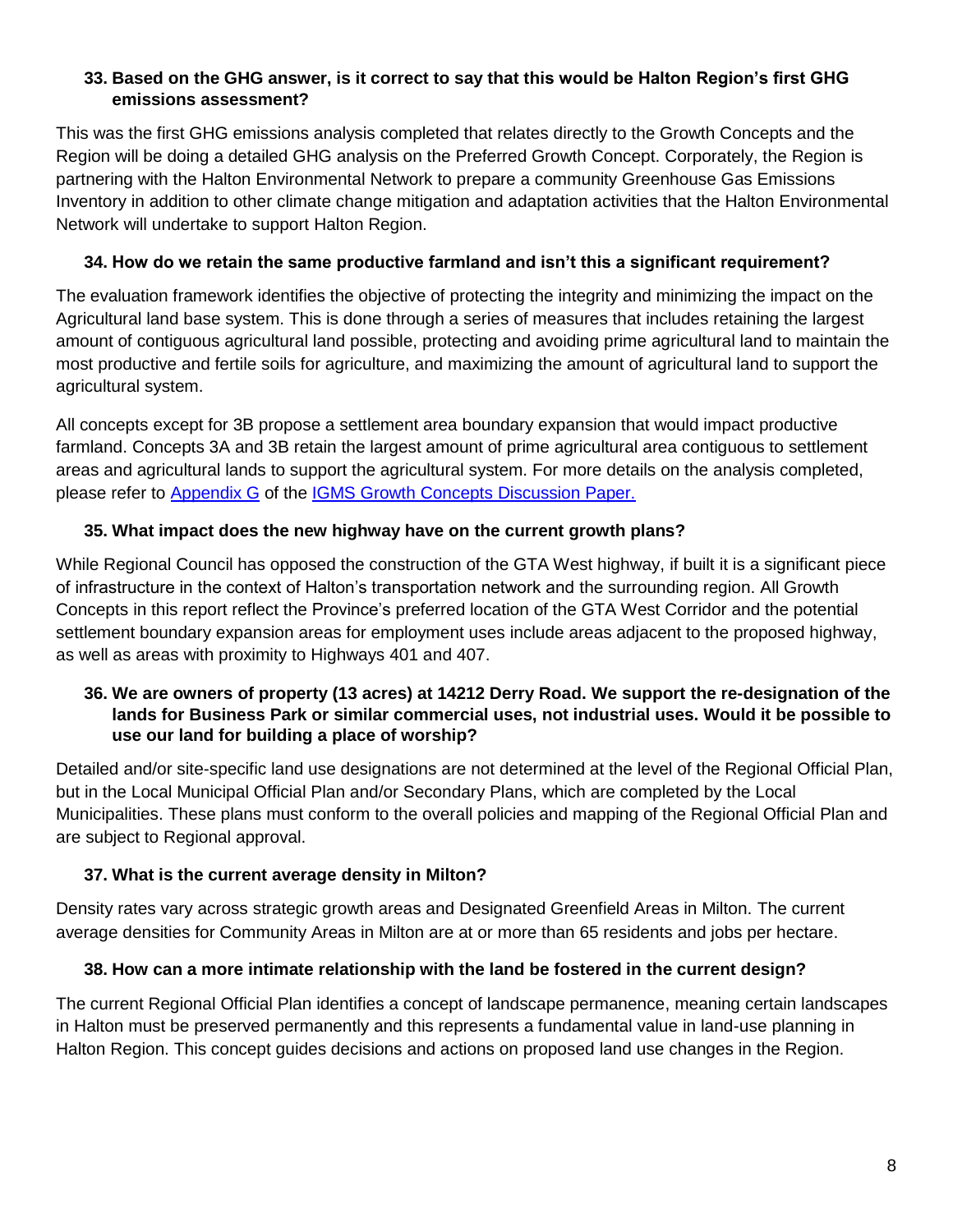# <span id="page-8-0"></span>**Burlington -** May 11, 2021 from 7-9 p.m.

# **39. What impact does the higher population have on the built form?**

The impacts of higher population on built form as modelled in the Growth Concepts, and as required by the minimum intensification and density targets of the Growth Plan, will include a shift in housing type from ground related units (single and semi-detached) to apartment units; i.e. multi-plexes, stacked townhomes, and apartments. This is associated with a more compact urban form, including a greater proportion of mid- to highrise apartment buildings, but also low-rise apartments and townhouses.

## **40. How many apartment buildings would be required in the built up area to meet the housing growth on slide 33?**

The Growth Concepts provide forecasts for the number of apartment **units** proposed for each concept. They do not indicate how many apartment **buildings** will be required, as this depends on the number of units and size of units in an apartment building. To help identify what the growth will look like "on the ground," further information will be provided at the Preferred Growth Concept stage.

The total number of apartments units needed in Burlington's Built Up Area varies between the concepts, as shown below.

- Concept 1: 25,870
- Concept 2: 27,800
- Concept 3: 28,740
- Concept 4: 25,870

#### **41. Is there sufficient room in the built up area to build the number of apartment buildings and community services for those new residents?**

The number of additional residents that will have to be housed in the existing built-up areas will depend on the Preferred Growth Concept chosen. Broadly speaking, all of the concepts are feasible to implement. The amount of intensification (e.g., construction of high-density apartment units) identified in each Growth Concept has been informed by detailed work completed by the Local Municipalities. This includes planning for the servicing needs related to the planning of parks and local amenities such as recreation and cultural facilities and schools.

#### **42. Have any studies or reviews been undertaken to assess the impact of Concept 3B on prices of current and future housing stock in Burlington as part of this exercise and if so what have been the findings?**

No, this analysis has not been completed.

#### **43. I believe that the Region of Halton has a policy to protect prime agricultural land from any development. How then is there future development proposed on Prime agricultural land?**

Halton Region's planning decisions are made based on a proper balance among the following factors:

- Protecting natural environment
- Preserving prime agricultural areas
- Enhancing economic competitiveness
- Fostering a healthy and equitable society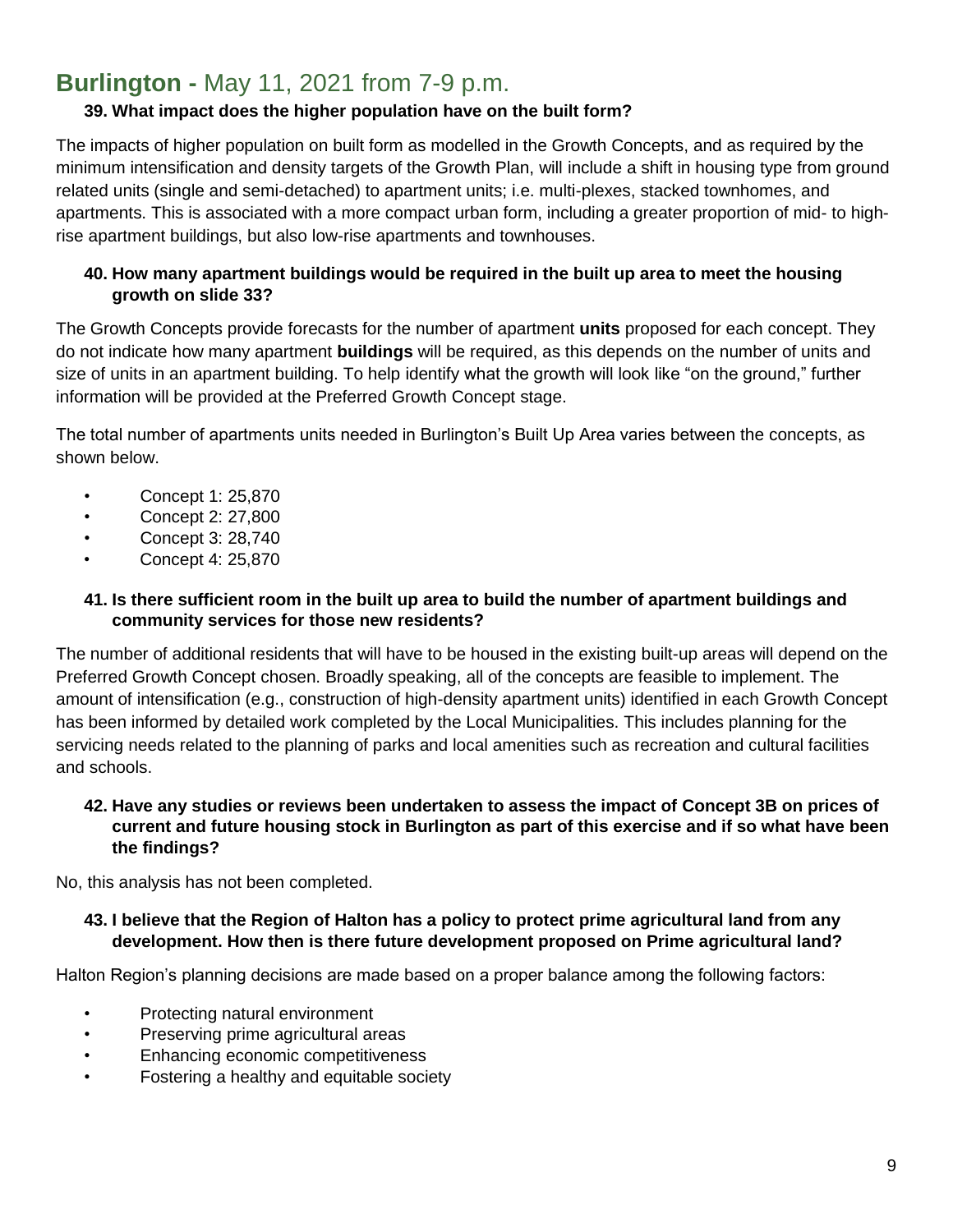The overall goal is to enhance the quality of life for people in Halton today and into the future. Regional Official Plan policies indicate that prime agricultural lands can be considered for expansion when there is no other reasonable alternative for expansion on lower priority agricultural lands, which is consistent with the requirements of Provincial policy contained in the Growth Plan.

# **44. Why do 3A and 3B increase transportation costs?**

Concepts 3A and 3B exhibit potential for marginally higher transportation capital costs depending on the transportation solution (i.e., roads vs. transit).

The cost for transit improvements is the same across all concepts; however, the cost for roadway improvements is marginally higher for Concept 3 as it requires more roadway improvements than all other concepts.

# **45. Seems like the points under the "Natural Heritage Protection" on slide 38 are contradictory. Could there be some clarification?**

Slide 38 states under "Natural Heritage Protection:"

- None of the Growth Concepts encroach on the Natural Heritage System
- Concepts 3A/3B best achieve additional metrics, such as minimizing Natural Heritage System fragmentation

None of the Growth Concepts propose any removal or encroachment into the Natural Heritage System; however, fragmentation of the NHS can still occur.

Fragmentation concerns include areas with the potential for increased feature isolation on the landscape due to reduced landscape permeability under built conditions and the potential need to cross existing areas of the Regional Natural Heritage System for roads or other infrastructure to facilitate development.

# **46. Have changes to the OBC, anticipated to occur over the next decade, been factored into the GHG analysis?**

Any potential changes to the OBC were not included in the GHG assessment, as these changes have not yet been confirmed. Any OBC changes that have been confirmed will be incorporated into the GHG assessment for the Preferred Growth Concept.

# **47. Have impacts of an increase in electric vehicles been factored into the GHG analysis?**

Yes. Electric vehicle (EV) uptake reduces transportation emissions. It is assumed that EV uptake will increase steadily from now until 2030, during which EVs will account for 27 per cent of all new vehicle sales. The EV uptake increases to 100 per cent of new vehicles by 2051. This work preceded the federal announcement of 100 per cent by 2035.

## **48. How does each of the growth concepts impact floodwater and drainage? Will they have differential impacts on the need for floodwater abatement?**

Hazard lands were considered through the Natural Heritage System and Water Resource System Impact and Constraints Assessment for each Growth Concept scenario. Specific impacts on floodwater and drainage including modeling and stormwater would be assessed during area-specific planning and through the subwatershed studies.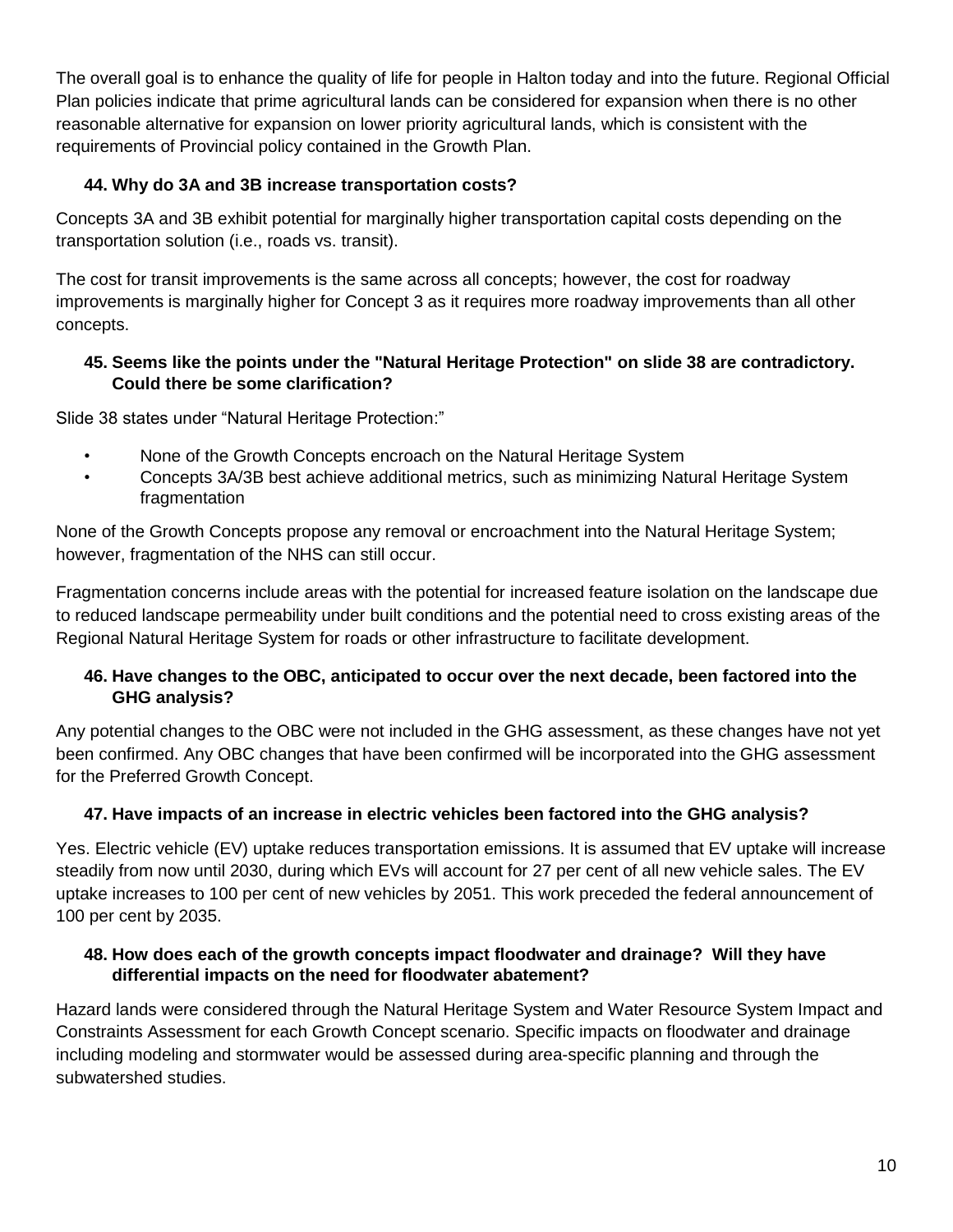# **49. Did staff consider the loss of carbon sequestration with the development of Greenfield areas?**

The [IGMS Growth Concepts Discussion Paper](https://www.halton.ca/getmedia/da6cb968-16c4-45b6-a07b-f95a1427fa9d/Halton_IGMS_Growth_Concepts_Discussion_Paper-reduced.aspx) identifies opportunities for increased carbon sequestration and this can be achieved through compact urban form and strong urban boundaries to limit urbanization of rural lands and the protection of natural heritage and water resource systems.

## **50. Do the GHG emissions modeling consider impacts on escalating housing prices and reducing options for ground-oriented housing shifting some demand out of Halton as people drive until they qualify and buy homes further out in Guelph, London, Woodstock, etc.?**

The comparative GHG emissions assessment is based on the assumptions that underpin the Growth Concepts, which assume all population growth to 2051 can be accommodated in the region and assumes a greater proportion of family households will be accommodated in apartment versus ground-related housing. The purpose of the assessment was not to address impacts on housing affordability.

# **51. What is the breakdown of 3A and 3B and 4 by residents vs. others?**

This question refers to the polls during the PIC that asked attendees to state their preference on the Growth Concept. The responses were not categorized into resident vs non-resident responses.

## **52. If transportation and buildings are the highest emitters of GHG, and as we are in a Climate Emergency, should we not be looking at the concept, in this case, 3B that reduces our GHG emissions the most?**

Yes, Concept 3B will have the lowest GHG emissions than all other concepts. The Region will be incorporating feedback received through our public consultation efforts in the development of the Preferred Growth Concept.

# **53. Reference is to "greenfield expansion." Does that mean expansion into farmland? If not farmland, what kind of land is being expanded into?**

Greenfield expansion refers to the conversion of undeveloped areas outside the urban area, which is predominantly agricultural land, into residential/ employment areas.

# **54. Can we have a breakdown of participants (i.e., residents, business owners, etc.)?**

Below is a breakdown of the participants that attended the Burlington PIC and answered the poll questions.

- Resident: 25
- Business Owner: 4
- Local Municipal Government Partner: 6
- Member of a Community Group: 6
- Member of the Development/Building Industry: 11
- Non-Government Organization: 1
- Other: 1
- **55. Under Concept 3B, how many Detached vs. Semidetached vs. Townhomes vs. Condos are to be supported during the stated timelines? And, how does Concept 3B help stabilize if not help bring housing prices down to assist new owners or prospective residents to Burlington?**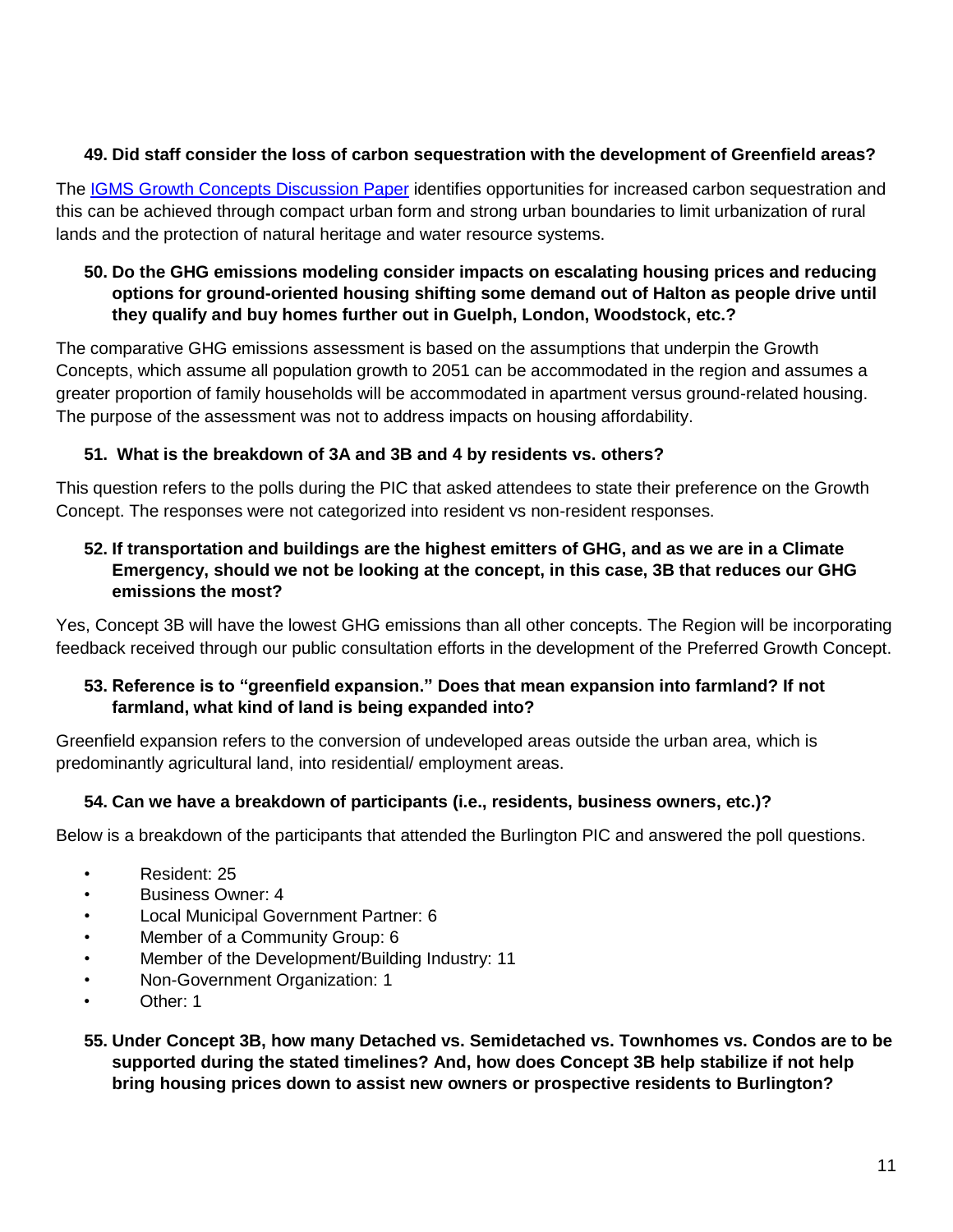A total of 2,810 ground-related units (i.e., single detached, semi-detached, row townhouses) and 29,820 apartment units (i.e., stacked townhomes, multiplexes, and apartments are proposed under Concept 3B between the 2021-2051 period. Concept 3B requires a major shift to apartments and away from ground-related (i.e., single/semi-detached, townhouses) housing. A greater supply of apartment units can contribute to housing affordability, but there are other market factors, which impact the price of housing.

## **56. Will carbon emissions and associated carbon costs/tax be forecasted in a 2051 land use plan?**

Comprehensive GHG emission analysis will be completed for the Preferred Growth Concept.

# **57. Are apartments an affordable alternative for families?**

Apartment units can be an affordable alternative for families as the average price for pre-construction and resale tend to be lower in comparison to ground-related units.

# **58. The cost of single dwellings has sky rocketed. Can you confirm that 3A and 3B mean no new single dwellings will be built from 2031 to 2051?**

Single-detached dwellings will be developed under Concepts 3A and 3B from 2021-2051 in the City of Burlington; however approximately 94 per cent of new housing units in Burlington will be in the form of apartment units.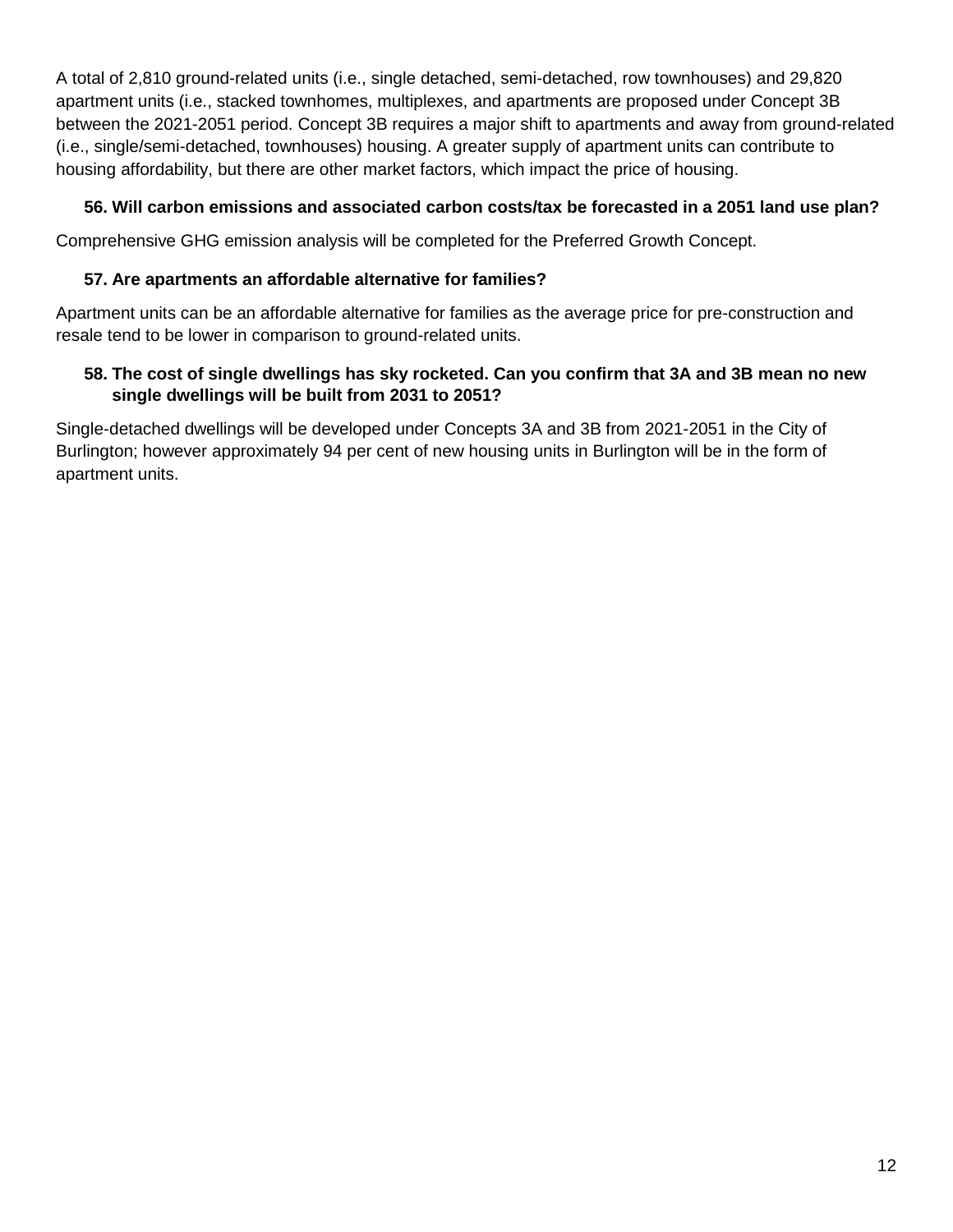# <span id="page-12-0"></span>**Oakville -** May 13, 2021 from 7-9 p.m.

**59. With so many agents in the Milton area including in their listings 'potential for future development' even when these listings are in protected greenbelt or protected countryside, how can they be realistic or accurate as to this happening?**

For more information about the future development potential of specific properties, please consult Local Municipal or Regional planning departments.

**60. I realize housing is a complicated issue, comprising many layers of government. But what space is there for affordability in Halton's growth plan? When it comes to affordability, what are you doing to make sure these developments in Halton's growth plan serve residents, not just investors?**

Halton Region is committed to ensuring greater housing affordability for current and future residents. Section [86\(6\) of the Regional Official Plan](file:///C:/Users/McCalluM/Downloads/ROP-%25E2%2580%2593-June-19,-2018-Office-Consolidation-%25E2%2580%2593-Text%20(33).pdf%23page=53) requires Halton to plan to achieve a new housing unit completion mix of at least 50 per cent apartment and townhouse units annually and to achieve an affordable housing unit completion mix of at least 30 per cent annually.

Through the Region's Official Plan Review, staff is considering what other changes may be appropriate to further address housing affordability. Housing affordability is a complex issue that requires the collaboration of all levels of government and a combination of supportive policy instruments and approaches.

As an example of one such tool, the Provincial Government recently provided municipalities with a new tool called inclusionary zoning. Inclusionary zoning is a planning tool that enables municipalities to require that large-scale residential developments in the areas around higher order transit stations (like GO stations) include a certain proportion of affordable units. As part of the Region's Integrated Growth Management Strategy, Halton recently adopted Regional Official Plan Amendment No. 48. This amendment enables Halton's Local Municipalities to implement inclusionary zoning. More information on ROPA 48 is available on the [project page.](https://www.halton.ca/The-Region/Regional-Planning/Regional-Official-Plan-(ROP)-(1)/Halton-s-Regional-Official-Plan-Review-(ROPR)/Regional-Official-Plan-Amendment-48)

## **61. How is the "efficiency" of employment land use measured? i.e. parking vs. multi-level parking, landscaping.**

Pages 31-32 of [Appendix B](https://www.halton.ca/getmedia/f0114ac4-42d6-4e41-8f6f-d97c89db821f/Development_of_Growth_Concepts_reduced.aspx) in the [IGMS Growth Concepts Discussion Paper](https://www.halton.ca/getmedia/da6cb968-16c4-45b6-a07b-f95a1427fa9d/Halton_IGMS_Growth_Concepts_Discussion_Paper-reduced.aspx) includes a description of the various employment uses forecast as part of the Growth Concepts. Assumptions relating to the density of "employment land employment" by Local Municipality are identified in Tables 26 and 27.

Parking design and landscaping requirements are the responsibility of the Local Municipalities.

**62. Growth Concept 3 means almost 45,000 more population growth in Oakville than Concept 4. That means over 26,000 more apartment units in Concept 3 than 4. In the 2016 Census, Oakville only had about 11,000 apartments. Concept 3 delivers the equivalent of over 130 additional apartment buildings of 200 units in intensification than Concept 4. How will such a dramatic shift affect the community character in Oakville?**

The character of the communities would change as they would become more walkable, buildings may be higher in the form of mid-rise and high-rise buildings and there will be a greater mix of uses and amenities (i.e., sites that have office uses, commercial uses, and residential).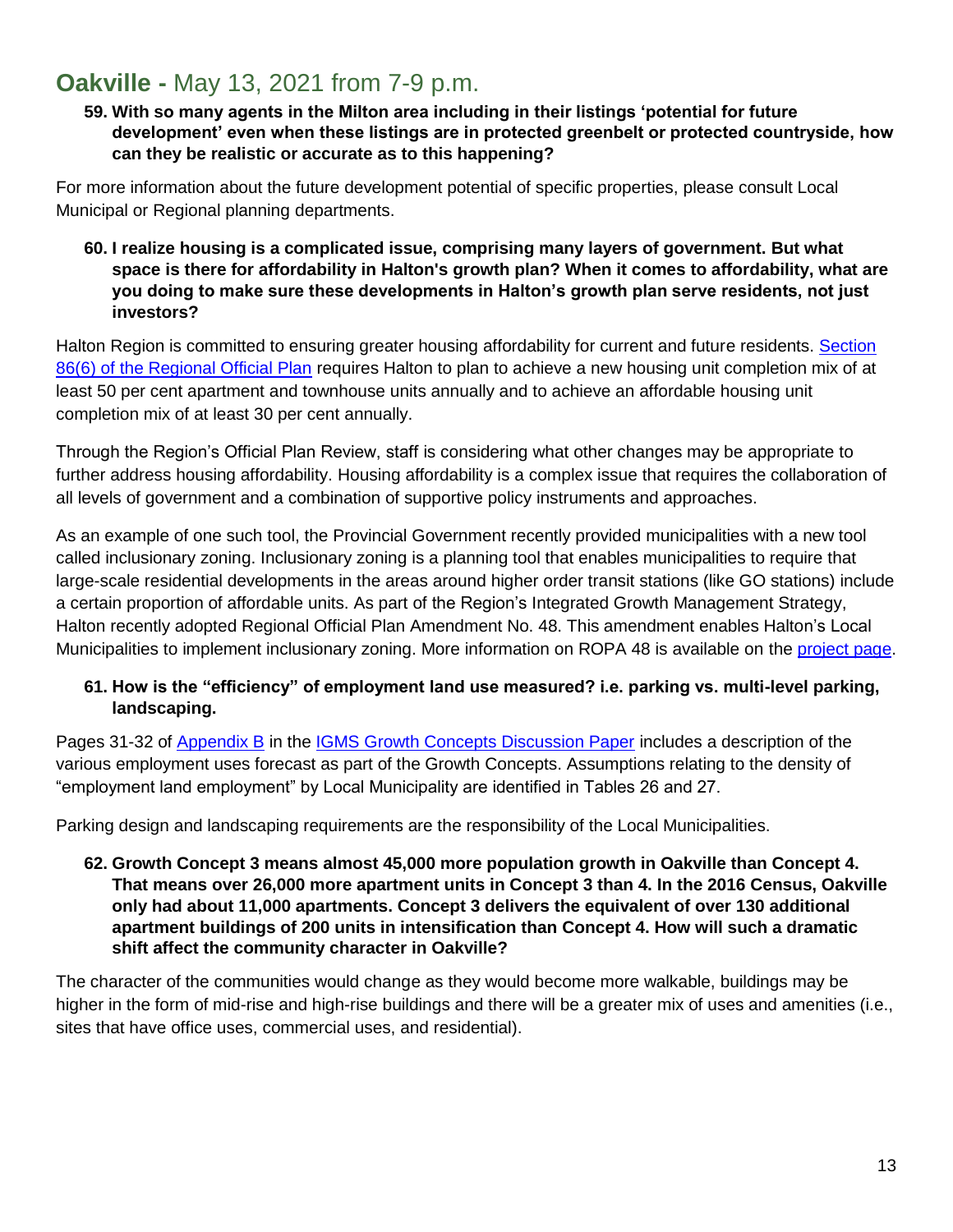The Growth Concepts are based upon detailed studies completed by the Town of Oakville with respect to the appropriate locations in which to focus intensification and the unit potential in these areas, augmented by analysis from a region-wide perspective.

# **63. What are you doing to meet or set green development standards?**

As part of the Regional Official Plan Review, Halton Region is considering promoting green development standards for Local Municipalities within their Climate Change Policy Directions. Some Local Municipalities already have Green Development Standards or Guidelines, and some are in the process of creating them.

**64. Does the plan include the character of developments? Where and how can we describe standards or aspirations that will control against cookie cutter intensification and non-descript development in favor of reflecting unique, rich community characteristics and cultures of Indigenous people and early inhabitants as well as cultures of more recent residents?**

The character of developments such as site design, building design, and protection of community character is addressed by the Local Municipalities and they are responsible for implementing the general policy direction provided by the Growth Plan and Regional Official Plan.

**65. Will you be taking into account feedback from age-friendly housing work that the region is funding and housing consultations such as the one Burlington conducted? For example, the Burlington conversation called for increasing the # of 1 bedroom or even studio co-op units to accommodate the aging population who require fewer bedrooms than current co-op stock.**

The Preferred Growth Concept will be addressing the range and mix of housing in Halton going forward. Any housing information Burlington, or the other Halton Municipalities, identify as important and choose to provide, their input will be considered. Regional staff are monitoring the Burlington study and assisting as appropriate.

## **66. What plans does the Region have to invest in a transit system that will support the levels of intensification proposed?**

In 2017, the "Mobility Management Strategy for Halton" outlined a strategy to guide the evolution of a regionwide inter/intra-transportation network over the next 25 years.

In 2019, the Region completed the Defining Major Transit Requirements in Halton study. This study built upon the Mobility Management Strategy by supporting the vision established in the Mobility Management Strategy for a multi-modal transportation network and identified where Regional infrastructure investments need to occur in order to unlock transit-oriented growth

The study evaluated the existing and proposed regional transit nodes, higher-order transit stations, and surrounding areas (i.e., Major Transit Station Areas) that are planned for intensification to unlock the development potential by identifying high-level opportunities to improve access and facilitate necessary firstmile/last-mile connections.

The Mobility Management Strategy and Defining Major Transit Requirements in Halton was a key input into the Regional Official Plan Review and will inform the Region's Multi-Modal Transportation Master Plan.

The next step of the Defining Major Transit Requirements study was to prepare, in collaboration with the Local Municipalities, a study to identify options to operationalize the transit priority network to 2031, as outlined in [Report LPS45-19/PW-18-19.](https://edmweb.halton.ca/OnBaseAgendaOnline/Documents/ViewDocument/LPS45-19-PW-18-19_-_Defining_Major_Transit_Require_-_Attachment_%231_to_LPS45-19_PW-18-19_-_DMTR_Execu?meetingId=3952&documentType=Minutes&itemId=110839&publishId=58126&isSection=false) 

## **67. How can there be any secure estimation of growth 30 years ahead?**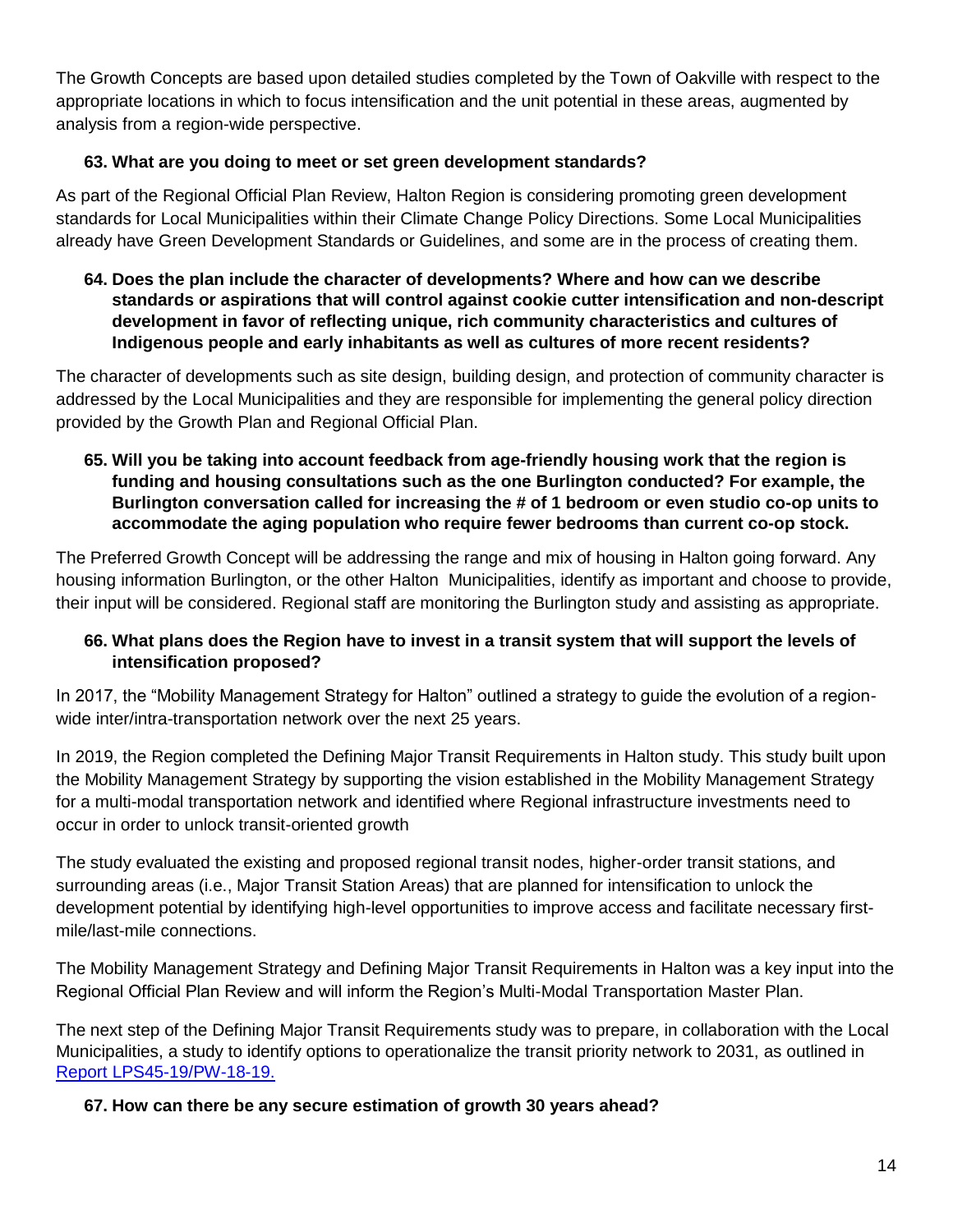The Province has established these forecasts based on their modelling criteria. Schedule 3 of the Provincial Plan, A Place to Grow: Growth Plan for the Greater Golden Horseshoe, 2020 provides employment and population forecasts to 2051 for upper and single-tier municipalities.

#### **68. How will Halton Region rationalize the growth strategy between the municipalities if each opts for a different growth concept given that they appear dependent upon each other to reach the Region`s targeted overall growth?**

Based on the feedback received to date and further analysis, the Region will develop the preferred Growth Concept to be implemented through the Regional Official Plan Review. The positions of the Local Municipal Councils will be taken into consideration, and the local plans and priorities will be reflected to the extent possible in the development of the Preferred Growth Concept.

#### **69. How much input do local municipalities and residents have in this process knowing that these are targets subject to change as the region grows and develops?**

All feedback received from Local Municipalities and residents will be considered when developing the Preferred Growth Concept.

**70. What assurance do residents have that if they support directed growth, there will be a concerted effort to protect stable neighbourhoods, urban forests and greenspaces? This is especially underscored given the current climate at the LPAT to be developer centric.**

The protection of stable neighbourhoods, urban forests and greenspaces are all important considerations in the development of the Preferred Growth Concept. The Regional Official Plan will provide direction to the Local Municipalities in updating their Official Plans.

## **71. Could you please clarify what Designated Greenfield Expansion means? Does it mean we are protecting Greenfields or does it mean conversion of Greenfield areas into residential/employment areas?**

Designated Greenfield Expansion refers to the conversion of Greenfield areas (i.e., undeveloped areas outside of urban areas) into residential/employment areas.

#### **72. Do these key findings for the protection of employment areas take the shift to remote work options knowing that recent polls suggest that at least 60 per cent prefer remote or the option of flexible and/or remote work options in the future?**

One of the most significant impacts of the COVID-19 pandemic was the dramatic shift to remote work. While the number of people currently working remotely will not remain as high as is at present, there is growing evidence to suggest that a proportion of the workforce will continue to work remotely. The Growth Concepts have been developed in consideration of this trend.

#### **73. Are apartments designed to replace old Milton for intensification? Is that the area that is being planned for apartments in Milton? It didn't seem like there were a lot of areas in Oakville planned for this kind of intensification.**

The Growth Concepts all direct significant growth within existing built-up areas as required by the Provincial Growth Plan. This includes the Downtown Milton Urban Growth Centre, which is focused on the Milton GO Station. Several other areas are identified throughout the Region for intensification, including:

- the Downtown Burlington and Midtown Oakville Urban Growth Centres;
- several Major Transit Station Areas, including the Bronte, Appleby, and Aldershot GO Stations on a Priority Transit Corridor; and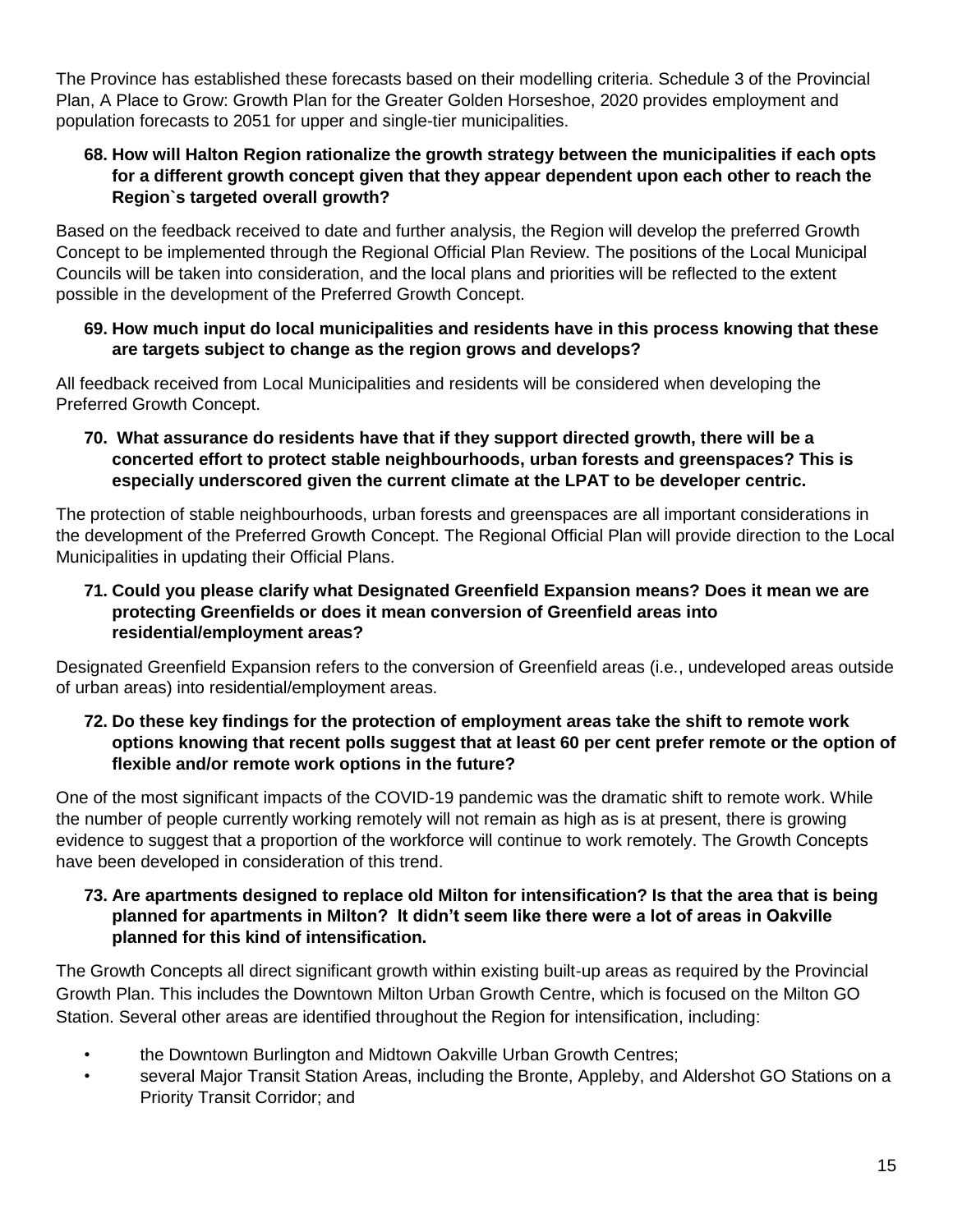• other strategic growth nodes, including Uptown Core in Oakville; Uptown Urban Centre in Burlington; Milton Education Village; and the Hospital District and Palermo Village in Oakville.

#### **74. What is the average cost of a 2 or 3 bedroom apartment in Halton? Is this an affordable housing option for families?**

Based on 2020 housing data from the Canadian Mortgage and Housing Corporation, the average rent for a two and three-bedroom unit in Halton Region is \$1,636 and \$1,746, respectively.

Based on 2020 housing data from the Municipal Property Assessment Corporation, the average cost of purchasing a new house, i.e., an apartment, townhouse, semi-detached or single-detached unit, is \$643,680, while the average cost of purchasing a resale is \$960,576.

Halton Region is committed to ensuring greater housing affordability for current and future residents. [Section](file:///C:/Users/McCalluM/Downloads/ROP-%25E2%2580%2593-June-19,-2018-Office-Consolidation-%25E2%2580%2593-Text%20(33).pdf%23page=53)  [86\(6\) of the Regional Official Plan](file:///C:/Users/McCalluM/Downloads/ROP-%25E2%2580%2593-June-19,-2018-Office-Consolidation-%25E2%2580%2593-Text%20(33).pdf%23page=53) requires Halton to plan to achieve a new housing unit completion mix of at least 50 per cent apartment and townhouse units annually (forms strongly correlated with affordability) and to achieve an affordable housing unit completion mix of at least 30 per cent annually.

#### **75. What are the relative climate change and environmental impacts from the different mixes of residential housing, i.e., the percentage of single units versus apartments?**

Based on the Greenhouse Gas (GHG) emissions analysis, single-detached homes use more energy in comparison to apartment units and as a result, produce more GHG emissions.

## **76. According to the StrategyCorp COVID-19 presentation, Halton is 78 per cent families. How does the significant shift to apartments as the main form of housing meet the needs of future Halton families?**

Apartment units can be sized and designed to accommodate a more diverse mix of household sizes and can be suitable for families. This provision of family-sized apartment units with appropriate amenities for families is necessary to implement this shift in housing mix and housing type in the Region to accommodate 2031-2051 growth.

#### **77. With the statement that no growth concepts will include the Natural Heritage Protection areas, it is an extremely small percentage of the area, it has to be expanded into the greenbelt areas, is this being considered?**

The Regional Natural Heritage System will be protected in any future development, and this is an assumption of all of the Growth Concepts. Urban expansion into the Provincial Greenbelt is not permitted and is not being considered under any of the Growth Concepts.

#### **78. If comprehensive GHG modelling is only undertaken for the Preferred concept, is there a benchmark the preferred concept would have to meet, or else it would lose the "preferred" status?**

All of the supporting technical studies are being completed on the Preferred Growth Concept and will need to cumulatively support it, but may identify aspects of the Preferred Growth Concept that should be adjusted.

There is no specific benchmark from a GHG emissions perspective—although there may be general benchmarks, such as the Paris Accord, however, an analysis will be conducted as to whether the Preferred Growth Concept is supportable from a GHG emissions perspective.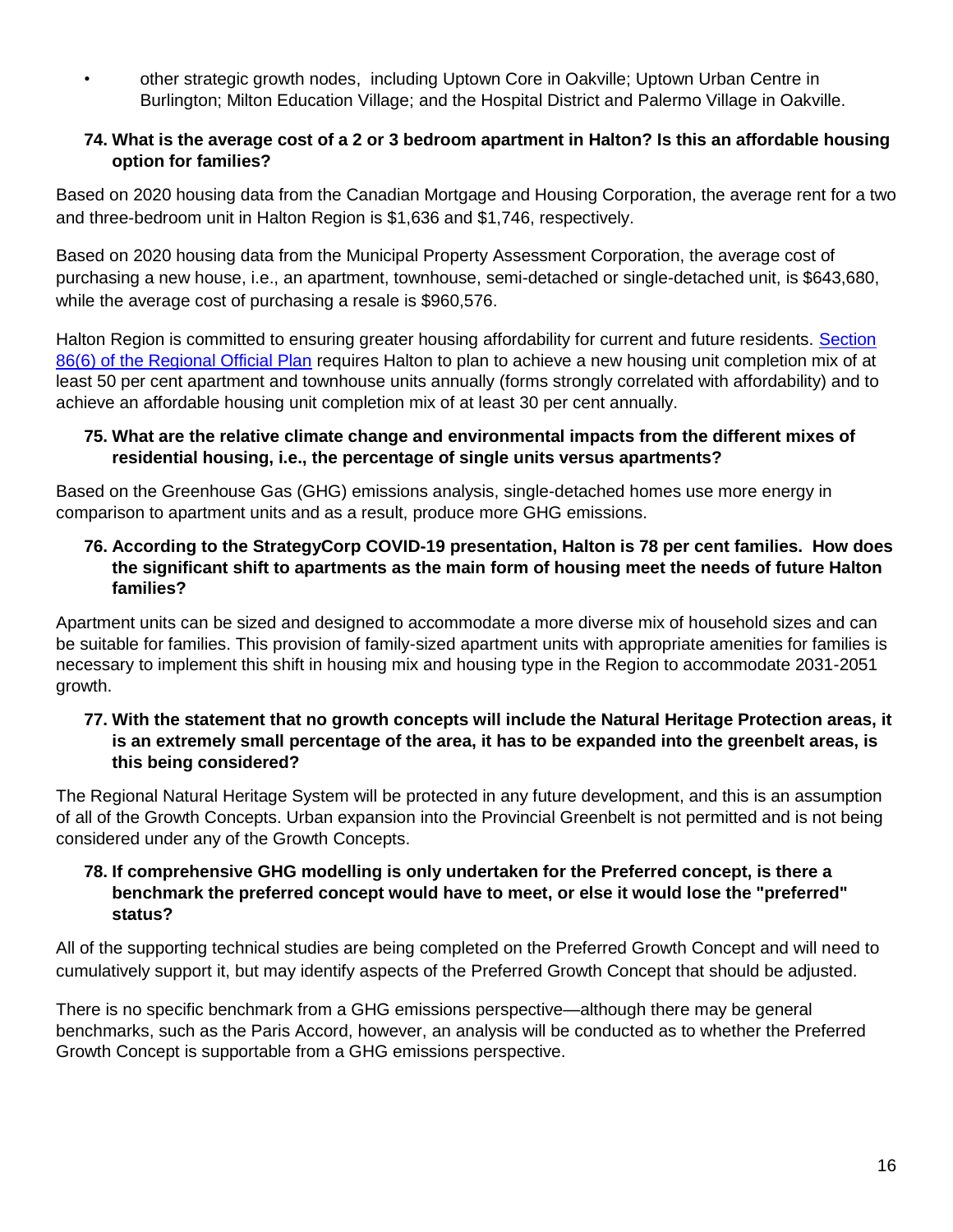#### **79. How do parks, schools and other community services work with intensification? How do you ensure there are the appropriate services to address the new populations being added to existing neighbourhoods?**

The amount of intensification (e.g., construction of high-density apartment units) identified in each Growth Concept has been informed by detailed work completed by the Local Municipalities. This includes planning for the servicing needs related to the planning of parks and local amenities such as recreation and cultural facilities and schools.

The Local Municipalities have provided the Region with feedback throughout the Integrated Growth Management Strategy to determine how Halton will grow.

#### **80. The Initial Assessment Summary for employment area conversions was released in Feb 2021. Can you speak to the timing of when the final assessment and/or recommendations for employment area conversions will be released (as part of the Preferred Growth Concept Discussion Paper or prior to)?**

The final assessments and recommendations for employment conversion requests received will be presented to Regional Council through the report presenting the Preferred Growth Concept. Please note that, in addition, several employment conversions were adopted by Regional Council through Regional Official Plan Amendment (ROPA) No. 48.

# **81. Have you factored in the emissions from people's backyard fires (open burning)?**

No. These are not typically included in emissions inventories, primarily because they are difficult to quantify.

# **82. What is the degree of certainty for the GHG emission data? Can you let us know where in the documents the Region has produced, it's explained in detail?**

The modelling inputs for this exercise were derived from sophisticated energy and emissions modelling performed for Halton Hills. The modelling outputs were compared to emissions inventories performed for the Region by The Atmospheric Fund for accuracy. The degree of certainty in their accuracy is high. The comparative GHG emissions assessment has been added to the [ROPR webpage.](https://www.halton.ca/getmedia/3c276ca5-635d-44ea-b65c-45add99c7915/LPS-Halton-Region-Comparative-GHG-Emissions-Assessment-Growth-Concepts.aspx)

# **83. Has the Halton Conservation Authority provided comments on the level of FLOODING anticipated under each of these concepts?**

Conservation Authorities have been included in the consultation process for the Growth Concepts and their comments related to natural hazards, which includes flooding, will be considered in the Preferred Growth Concept.

See the response to Question #86 below with respect to how flooding was addressed.

# **84. How do you propose reducing GHG from large residential buildings that heat with gas?**

This was not part of the greenhouse gas emissions comparative assessment. However, building retrofits to energy efficient electric heating and cooling systems and ensuring new buildings' heating and cooling systems are efficient and use electricity are strategies that would reduce emissions from gas-using buildings.

# **85. Has there been a study or tracking of Oakville downtown changing from one-way streets to twoway streets?**

This has not been addressed by Halton Region, as this is a local Oakville matter that is best directed to the Town of Oakville.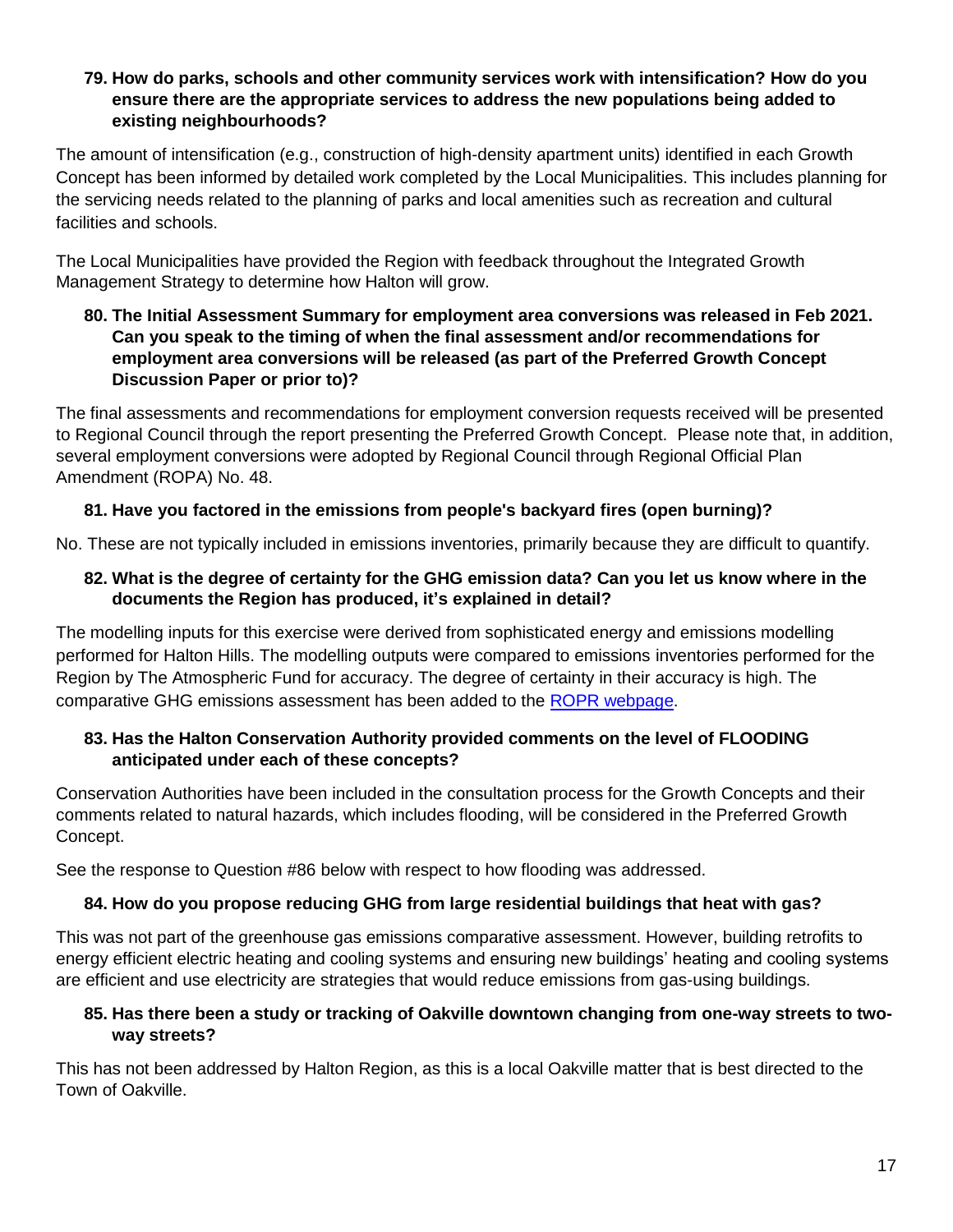**86. How are costs related to potential increased flood damage and other extreme weather events incorporated into the financial impact analysis? If this analysis is not being considered, why not?**

No, this has not been incorporated in the fiscal impact analysis. However, the impacts of climate change have been considered through other technical studies completed as part of the IGMS Growth Concepts Discussion [Paper.](https://www.halton.ca/getmedia/da6cb968-16c4-45b6-a07b-f95a1427fa9d/Halton_IGMS_Growth_Concepts_Discussion_Paper-reduced.aspx)

- **[Appendix A:](https://www.halton.ca/getmedia/f0114ac4-42d6-4e41-8f6f-d97c89db821f/Development_of_Growth_Concepts_reduced.aspx) Climate Change Lens** This analysis identifies themes and measures in the evaluation framework that address climate change mitigation and adaptation. Importantly, the analysis describes how the Growth Concepts address key climate change related themes/measures.
- **[Appendix H:](https://www.halton.ca/getmedia/2d5a124c-8a97-441b-9d26-0015a515c14d/Settlement_Area_Boundary_Expansion_Studies_reduced.aspx) Natural Heritage and Water Resources Screening and Option Assessment** Technical screening assessment of the impacts of potential settlement boundary expansions presented in the Growth Concepts on the Region's Natural Heritage System and Water Resource features and areas. A further impact assessment will be undertaken for the Preferred Growth Concept. The analysis supports the qualitative evaluation of the Growth Concepts and will help determine the location of future settlement areas.

# **87. With the new population coming to Oakville (within the existing urban boundary), how would this impact demand on schools, parks, community centres, traffic, etc.?**

Providing parks, schools, and other community services are done through the planning process undertaken by the Town of Oakville. When developing the Growth Concepts, the allocation of population to policy planning areas was informed by work completed by the Local Municipalities, which included consideration for the demand on community services.

## **88. What is the market for Offices particularly in a post-COVID era? All Employment Area densification relies on major office development but that might be wishful thinking - so how to shift the growth paradigm?**

One of the most significant impacts of the COVID-19 pandemic was the dramatic shift to remote work. While the number of people currently working remotely will not remain as high as is at present, there is growing evidence to suggest that a proportion of the workforce will continue to work remotely. The Growth Concepts have been developed in consideration of this trend.

**89. How are natural assets and the value of existing green infrastructure being analyzed when comparing these growth options? There will be a loss of ecosystem services and the potential need to compensate with engineered/manmade solutions.**

Details on the Natural Heritage System Review are provided in [Appendix H](https://www.halton.ca/getmedia/2d5a124c-8a97-441b-9d26-0015a515c14d/Settlement_Area_Boundary_Expansion_Studies_reduced.aspx) of the IGMS Growth Concepts [Discussion Paper.](https://www.halton.ca/getmedia/da6cb968-16c4-45b6-a07b-f95a1427fa9d/Halton_IGMS_Growth_Concepts_Discussion_Paper-reduced.aspx)

Ecosystem Services as an evaluation (i.e., valuation of ecosystem services through a modelled approach) are not expressly included. Elements and functions which are considered as part of the Ecosystems Services concept are being included, but not with a monetary value applied, as is done through an Ecosystem Services approach.

## **90. Why are so many cookie-cutter houses being built in Oakville recently and when will it stop and transition to more diverse and eco-friendly designs?**

The character of developments such as site design, building design, and protection of community character is addressed at the local municipal level.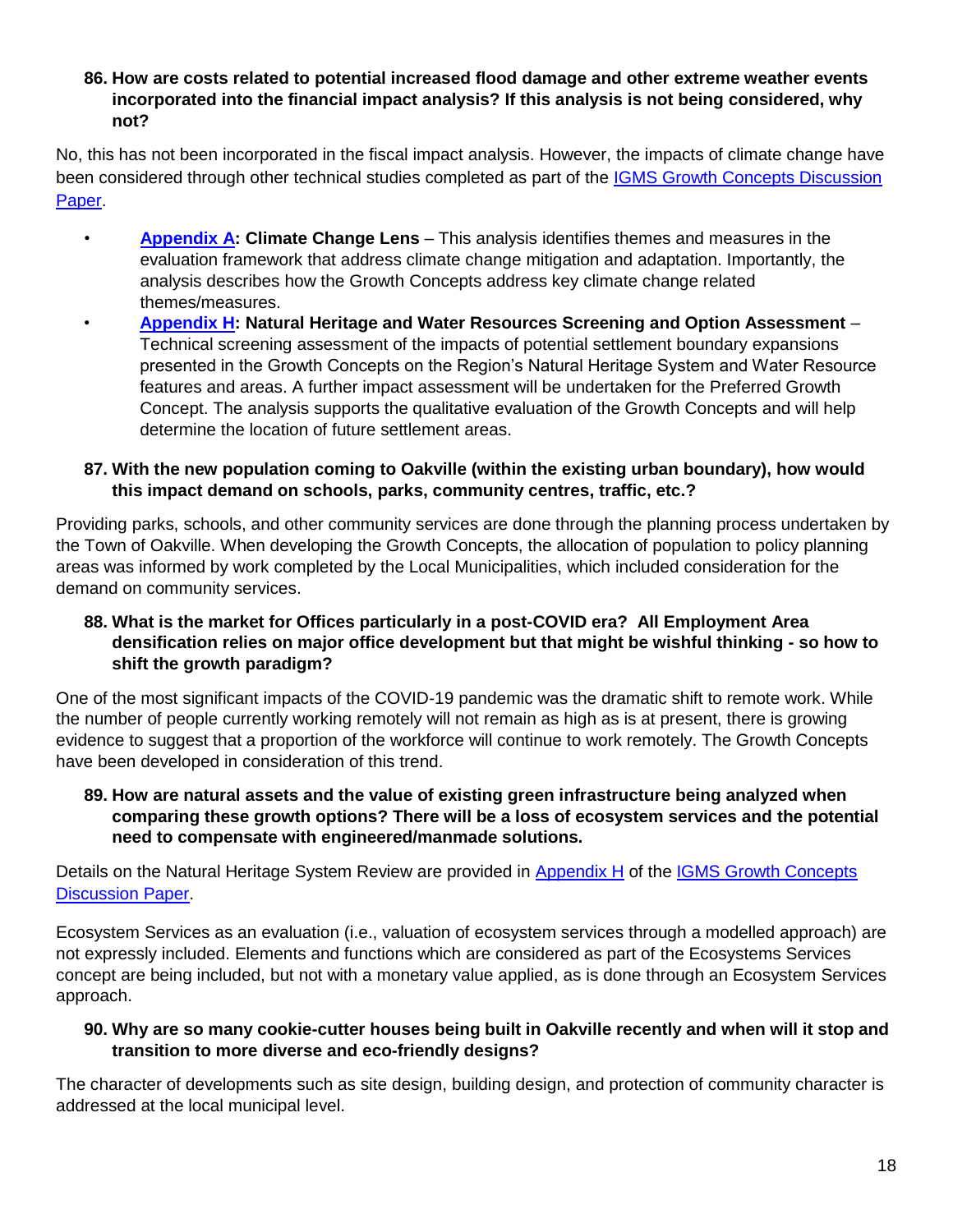#### **91. Why are energy management solutions that allow buildings to manage temperature, etc., and help control gas emissions, not in consideration?**

This detailed analysis was out of scope for the analysis, which was intended to provide sufficient information to allow a comparative assessment of the overall greenhouse gas impact associated with each of the growth concepts.

#### **92. Will this Plan Review include a transparent analysis from the insurance industry about how these various Concepts will affect future residential and commercial insurance policy premiums, exclusions, refusals to insure?**

Analysis of the Growth Concepts from an insurance perspective is not something that would typically be undertaken in this kind of land use planning initiative. However, health and safety are important considerations in planning and the insurance industry is welcome to provide input on any aspect of the ROPR project.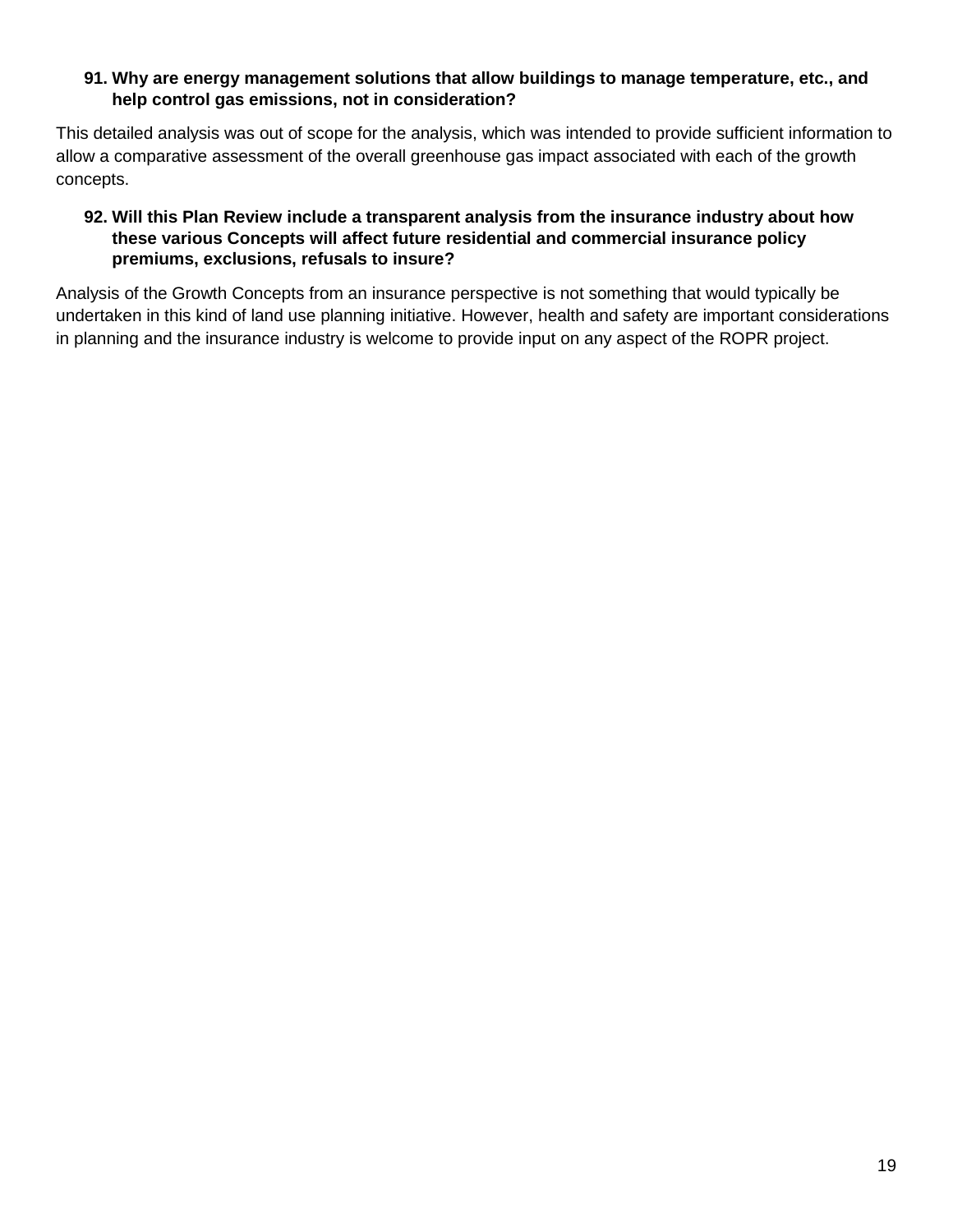# <span id="page-19-0"></span>**Region-Wide -** June 29, 2021 from 7-9 p.m.

#### **93. I would be interested in hearing more about the conclusion that the 3.3 per cent difference between Option 3A (and B) and 4 is significant.**

This is referring to the tonnes of carbon dioxide. The 3.3 per cent difference is equivalent to 100,000 tonnes of carbon dioxide in just the year 2051. That's approximately the amount of emissions released from 23,000 typical Ontario homes.

## **94. Do we have published data on how Halton is doing on C02 and GHG emissions? Any published data on UN Sustainable Development Goals? Is this data published as Open Data on Halton's website?**

Based on our consultant's findings, Halton Region produced 4.3 mega-tonnes of carbon dioxide equivalent in 2018; this data is not currently published on the Region website. Halton Region supports the United Nations Sustainable Development Goals. The Region aligned specific UN goals to the five themes in the Region's Strategic Business Plan 2019-2022 and will include these goals as part of the measurement and reporting on the Strategic Plan.

# **95. Regarding the GHG modelling, how will the post-selection modelling be used? I thought the modelling would be thorough to assist with the decision making process?**

The GHG emissions assessment was completed based on Council Direction provided on April 21, 2021 at a level sufficient to allow a comparative assessment of the GHG emissions impact associated with each of the Growth Concepts. This was completed to assist in the public consultation and decision-making process. A full GHG emissions assessment will be prepared for the Preferred Growth Concept.

## **96. How do we ensure the low-rise housing remains affordable for everyone who wants to stay in Halton to raise their future families?**

The Region recognizes that housing affordability is a growing concern for many residents. In response, the Growth Concepts propose a range and mix of housing options from low to medium-density housing in designated greenfield areas to high-density housing in the built-up area all of which can be suitable for families of different sizes and income levels.

#### **97. I wondered if developers are taking into account options for low carbon infrastructure, while they are designing for densification in option 3.**

As part of the Regional Official Plan Review, Halton Region is considering promoting green development standards and low-impact development for Local Municipalities within their Climate Change Policy Directions. Some Local Municipalities already have Green Development Standards, and some are in the process of creating them. Green development standards and low-impact development provide opportunities for developers to build low-carbon communities through green infrastructure and other strategies.

# **98. Why are the participating politicians allowed to vote in the survey?**

Public Information Centres are open for everyone to participate and provide feedback on the Growth Concepts.

## **99. Can you provide the formula or protocol used in the GHG calculations?**

The high-level comparative emissions analysis was based on detailed Halton Hills emissions data and scaled up for Halton Region. The GHG assessment is found on the [ROPR webpage.](https://www.halton.ca/getmedia/3c276ca5-635d-44ea-b65c-45add99c7915/LPS-Halton-Region-Comparative-GHG-Emissions-Assessment-Growth-Concepts.aspx)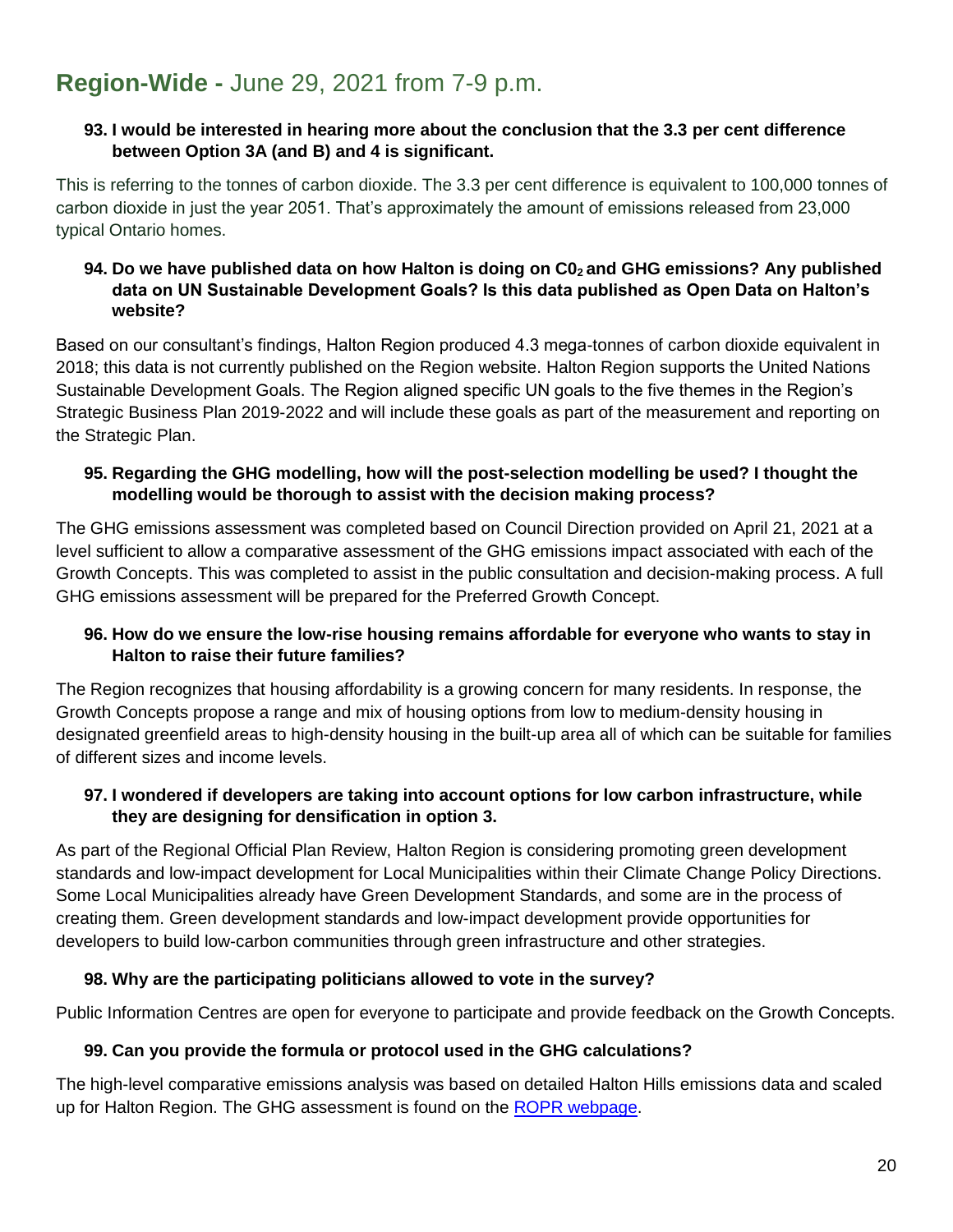**100. There is a strong feeling that converting conventional cars/trucks to EVs will be better for the environment. However, isn't that just pushing the climate bill to end consumers? Under no circumstances will the Electric prices and costs remain the same with increasing demand for EVs and consumption in other sectors and also escalating Federal and Provincial fiscal debt. How is that considered a fair option to the end consumers? And how exactly are we helping the climate with the batteries that cannot be disposed of effectively and have we considered this factor within the environmental analysis?**

A holistic approach to mobility planning is being taken to provide more travel options to citizens. These include improved public transit, more active transportation infrastructure and programming, and electrification of vehicles. As our cities and regions have been constructed to accommodate cars (more so than people), EVs are an important part of the short-term solution to transportation emissions reductions. EV batteries' materials are highly recoverable.

# **101. What would happen if the Region said to the Province, no, we are not going to enable this many people? What is the risk?**

The Region has a legislative requirement to conform to Provincial policies by July 1, 2022. The Province has identified population and job forecasts to 2051 that the Region must accommodate in their Regional Official Plan. The Region's approach is designed to meet the legislative requirements.

## **102. Can the Building Code be improved to promote better insulation and building materials in new homes so heating won't be such a demand on energy in the future? All possible options to reduce our dependence on heating fuels of all types must be used.**

While this is not directly related to the Growth Concepts, there are ways to promote better insulation and building materials in new homes through the Building Code and that is a different process than what is being considered through the Growth Concepts.

# **103. What is a "triple bottom line" approach?**

The triple bottom line is a business concept that commits to measuring social and environmental impact—in addition to financial performance—rather than solely focusing on generation profit or the standard "bottom line."